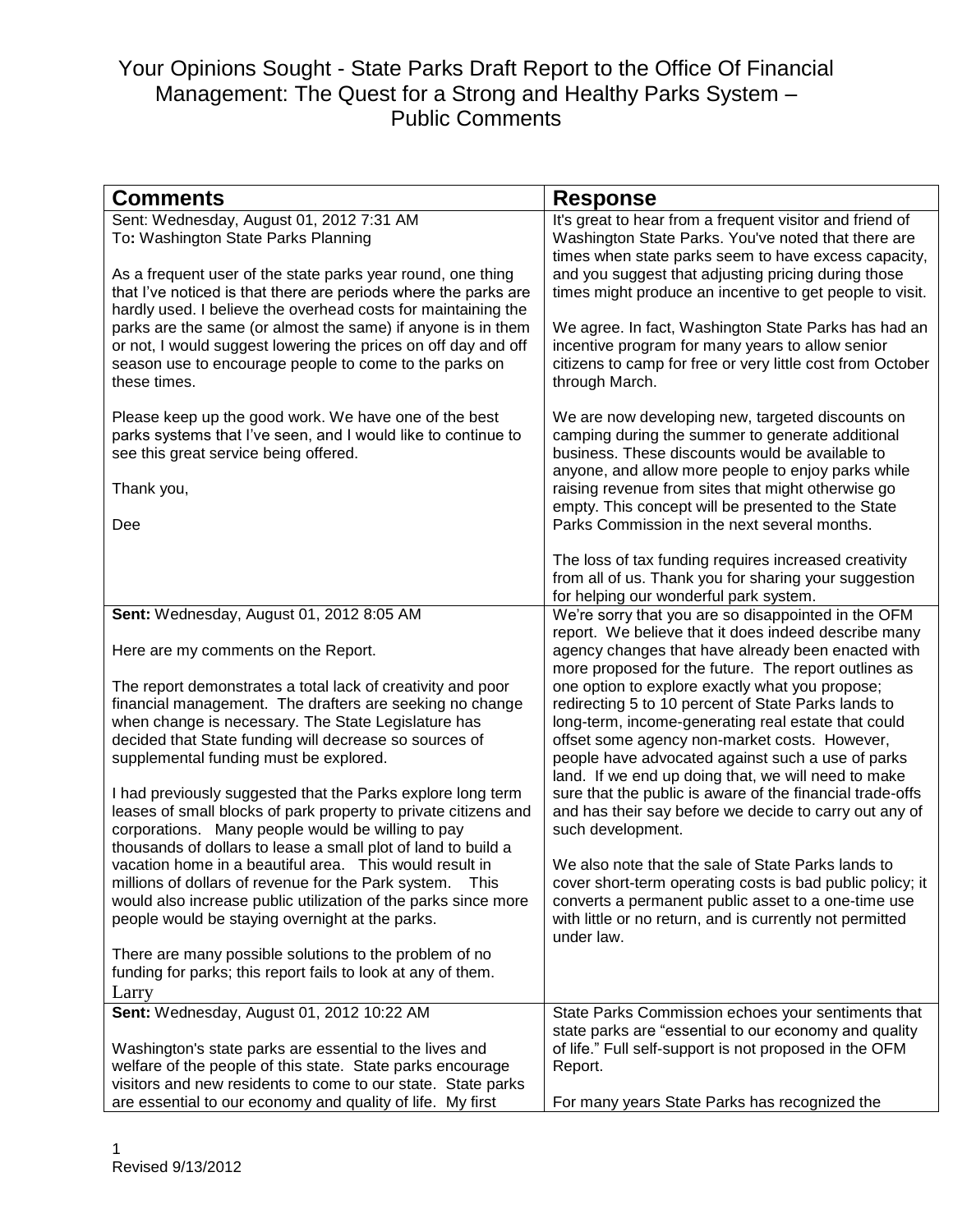| <b>Response</b>                                                                                                                                                                                                                                                                                                                                                                                                                                                                                                                                                                                                                                                                                                                                                                                                                                                                                                                                                                                                                                                         |
|-------------------------------------------------------------------------------------------------------------------------------------------------------------------------------------------------------------------------------------------------------------------------------------------------------------------------------------------------------------------------------------------------------------------------------------------------------------------------------------------------------------------------------------------------------------------------------------------------------------------------------------------------------------------------------------------------------------------------------------------------------------------------------------------------------------------------------------------------------------------------------------------------------------------------------------------------------------------------------------------------------------------------------------------------------------------------|
| importance of tracking its park usage through<br>collecting attendance reports. We also realize our<br>method of collecting this data leaves room for<br>improvement as the majority of our parks are not<br>designed with one point of access into the parks.<br>There are multiple entrances into some Washington<br>state parks. There is also a need to capture the types<br>of usage in the parks as well as what it costs to do<br>business.<br>The Commission is now enhancing its data collection<br>and analyses capacity to do what you suggest.<br>State Parks values and appreciates its volunteers.<br>Without volunteer services, especially during these<br>hard economic times, our services would further<br>decline. State Parks and the Parks Foundation are<br>actively working on establishing new groups, and<br>several that you mention have been involved with<br>State Parks for numerous of years.<br>I hope you've been able to review the final report<br>submitted to OFM. The Commission thanks you for<br>your support and involvement. |
|                                                                                                                                                                                                                                                                                                                                                                                                                                                                                                                                                                                                                                                                                                                                                                                                                                                                                                                                                                                                                                                                         |
|                                                                                                                                                                                                                                                                                                                                                                                                                                                                                                                                                                                                                                                                                                                                                                                                                                                                                                                                                                                                                                                                         |
| As you will notice in the final report to OFM, the<br>Commission strongly thinks to operate state parks we<br>need some general funds. The majority of other park<br>systems: local, county, state and federal all receive a<br>modest amount to assist with operating their park<br>systems. The Commission thinks Washington state<br>parks should also be provided support to manage its<br>lands and facilities. You will notice in the final report<br>to OFM, the Commission is going to request money to<br>help cover some of its costs.<br>Regarding campers paying a disproportional amount,<br>the figures you cite do not provide the full picture.<br>While campers represent less than 10% of users and                                                                                                                                                                                                                                                                                                                                                   |
| parks. Question: Is the Washington State Parks Department<br>camping fees yet again. It was mentioned at the meeting that                                                                                                                                                                                                                                                                                                                                                                                                                                                                                                                                                                                                                                                                                                                                                                                                                                                                                                                                               |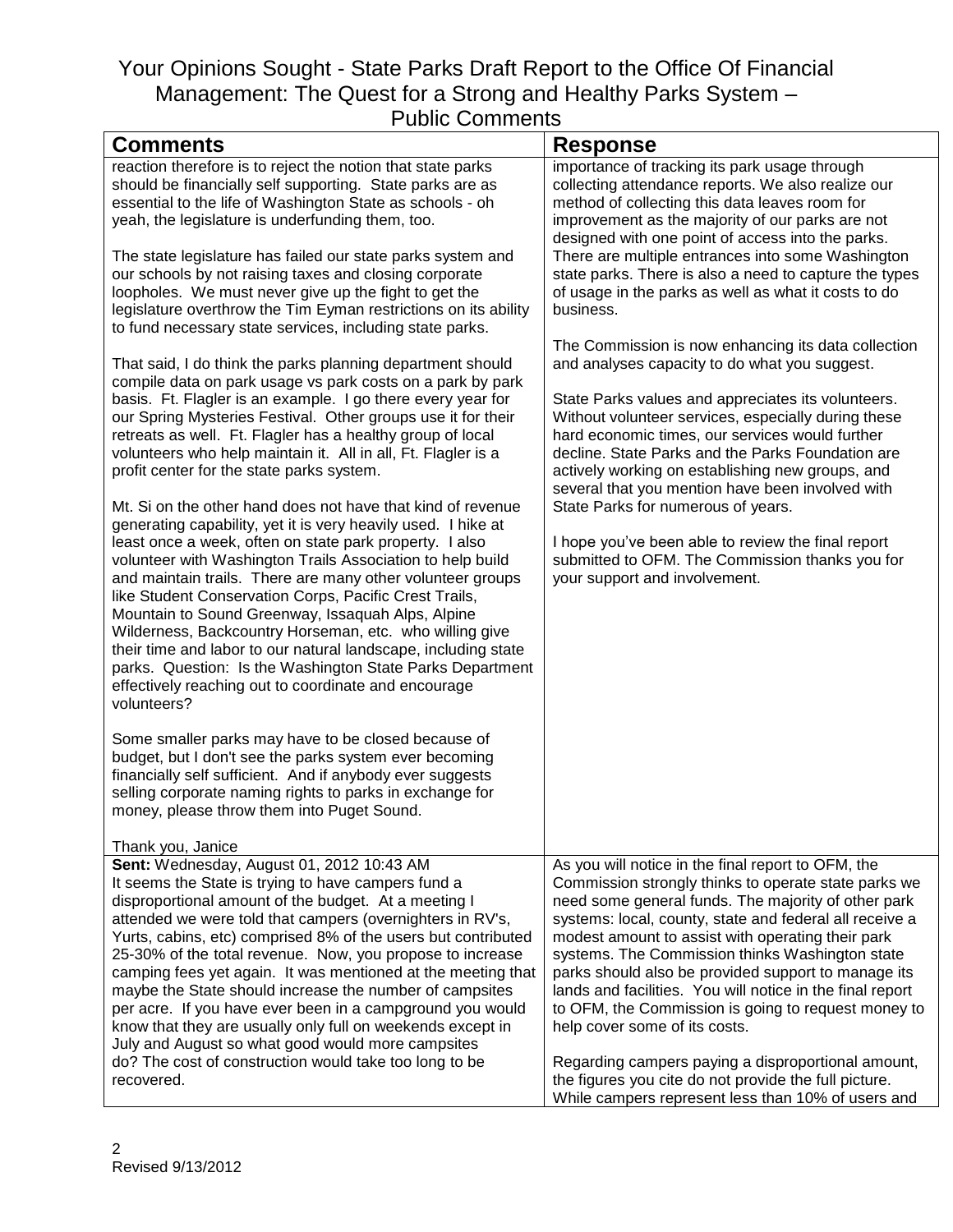| <b>Comments</b>                                                                                                                                                                                                                                                                                                                                                                                                                                                                                                                                                                                                                                                                                                                                                                                                                                                                                                                                                                                                                                                                                                                                                                                                                                                                                | <b>Response</b>                                                                                                                                                                                                                                                                                                                                                                                                                                                                                                                                                                                                                                                                                                                                                                                                                                                                                                                                                                                                                                                                                                                                                                                                                          |
|------------------------------------------------------------------------------------------------------------------------------------------------------------------------------------------------------------------------------------------------------------------------------------------------------------------------------------------------------------------------------------------------------------------------------------------------------------------------------------------------------------------------------------------------------------------------------------------------------------------------------------------------------------------------------------------------------------------------------------------------------------------------------------------------------------------------------------------------------------------------------------------------------------------------------------------------------------------------------------------------------------------------------------------------------------------------------------------------------------------------------------------------------------------------------------------------------------------------------------------------------------------------------------------------|------------------------------------------------------------------------------------------------------------------------------------------------------------------------------------------------------------------------------------------------------------------------------------------------------------------------------------------------------------------------------------------------------------------------------------------------------------------------------------------------------------------------------------------------------------------------------------------------------------------------------------------------------------------------------------------------------------------------------------------------------------------------------------------------------------------------------------------------------------------------------------------------------------------------------------------------------------------------------------------------------------------------------------------------------------------------------------------------------------------------------------------------------------------------------------------------------------------------------------------|
| State government needs to understand that all parks; city,                                                                                                                                                                                                                                                                                                                                                                                                                                                                                                                                                                                                                                                                                                                                                                                                                                                                                                                                                                                                                                                                                                                                                                                                                                     | contribute $25 - 30\%$ of revenues, it is also true that                                                                                                                                                                                                                                                                                                                                                                                                                                                                                                                                                                                                                                                                                                                                                                                                                                                                                                                                                                                                                                                                                                                                                                                 |
| county and state need government support. We have seen                                                                                                                                                                                                                                                                                                                                                                                                                                                                                                                                                                                                                                                                                                                                                                                                                                                                                                                                                                                                                                                                                                                                                                                                                                         | camping likely represents more than 30% of the costs                                                                                                                                                                                                                                                                                                                                                                                                                                                                                                                                                                                                                                                                                                                                                                                                                                                                                                                                                                                                                                                                                                                                                                                     |
| that some users have decided to go down the street in                                                                                                                                                                                                                                                                                                                                                                                                                                                                                                                                                                                                                                                                                                                                                                                                                                                                                                                                                                                                                                                                                                                                                                                                                                          | to run the system. What we need to get a better                                                                                                                                                                                                                                                                                                                                                                                                                                                                                                                                                                                                                                                                                                                                                                                                                                                                                                                                                                                                                                                                                                                                                                                          |
| Wenatchee to the city/county parks instead of paying for a                                                                                                                                                                                                                                                                                                                                                                                                                                                                                                                                                                                                                                                                                                                                                                                                                                                                                                                                                                                                                                                                                                                                                                                                                                     | handle on are exactly what are the costs and                                                                                                                                                                                                                                                                                                                                                                                                                                                                                                                                                                                                                                                                                                                                                                                                                                                                                                                                                                                                                                                                                                                                                                                             |
| Discover Pass. In Port Townsend people park on adjacent                                                                                                                                                                                                                                                                                                                                                                                                                                                                                                                                                                                                                                                                                                                                                                                                                                                                                                                                                                                                                                                                                                                                                                                                                                        | revenues from running each campground, and how                                                                                                                                                                                                                                                                                                                                                                                                                                                                                                                                                                                                                                                                                                                                                                                                                                                                                                                                                                                                                                                                                                                                                                                           |
| streets and walk in.                                                                                                                                                                                                                                                                                                                                                                                                                                                                                                                                                                                                                                                                                                                                                                                                                                                                                                                                                                                                                                                                                                                                                                                                                                                                           | can we best match costs to revenues.                                                                                                                                                                                                                                                                                                                                                                                                                                                                                                                                                                                                                                                                                                                                                                                                                                                                                                                                                                                                                                                                                                                                                                                                     |
| I also think you need to increase fines for not having Discover                                                                                                                                                                                                                                                                                                                                                                                                                                                                                                                                                                                                                                                                                                                                                                                                                                                                                                                                                                                                                                                                                                                                                                                                                                | Thus, we believe that camping is not now subsidizing                                                                                                                                                                                                                                                                                                                                                                                                                                                                                                                                                                                                                                                                                                                                                                                                                                                                                                                                                                                                                                                                                                                                                                                     |
| Passes if they are kept as a source of funding. I would rather                                                                                                                                                                                                                                                                                                                                                                                                                                                                                                                                                                                                                                                                                                                                                                                                                                                                                                                                                                                                                                                                                                                                                                                                                                 | the rest of our mission. With little or no general fund                                                                                                                                                                                                                                                                                                                                                                                                                                                                                                                                                                                                                                                                                                                                                                                                                                                                                                                                                                                                                                                                                                                                                                                  |
| see a fee charged to everyone when they renew either                                                                                                                                                                                                                                                                                                                                                                                                                                                                                                                                                                                                                                                                                                                                                                                                                                                                                                                                                                                                                                                                                                                                                                                                                                           | taxes, camping along with the rest of our programs,                                                                                                                                                                                                                                                                                                                                                                                                                                                                                                                                                                                                                                                                                                                                                                                                                                                                                                                                                                                                                                                                                                                                                                                      |
| vehicle or drivers licenses.                                                                                                                                                                                                                                                                                                                                                                                                                                                                                                                                                                                                                                                                                                                                                                                                                                                                                                                                                                                                                                                                                                                                                                                                                                                                   | need to be analyzed to determine level of service we                                                                                                                                                                                                                                                                                                                                                                                                                                                                                                                                                                                                                                                                                                                                                                                                                                                                                                                                                                                                                                                                                                                                                                                     |
| Lee                                                                                                                                                                                                                                                                                                                                                                                                                                                                                                                                                                                                                                                                                                                                                                                                                                                                                                                                                                                                                                                                                                                                                                                                                                                                                            | can afford to provide.                                                                                                                                                                                                                                                                                                                                                                                                                                                                                                                                                                                                                                                                                                                                                                                                                                                                                                                                                                                                                                                                                                                                                                                                                   |
| Thanks for asking for input.<br>We are snow birds who go to AZ in winter.<br>We pay \$65 each year for a pass to visit any of the<br>Maricopa County Regional Parks system spots.<br>For a drive in day pass the cost is \$6.00 per car. Horse back<br>riders pay \$3.00 but park free in a huge designated truck<br>trailer area. The fees pay the salaries of 2 park rangers and<br>maintenance on the park building including rest rooms and<br>trails. A snow bird couple from the Midwest collects money in<br>exchange for free camping during the months they are there.<br>Free movies are shown on Saturdays, along with ranger<br>escorted hikes in the huge parks (we stay near one that is<br>10,000 acres). We feel the \$65 is a bargain, and is issued as<br>a plastic card that can be swiped or scanned. (Have you<br>looked at the hard to manage piece of paper WA parks<br>issues? What a joke.)<br>There are hundreds of healthy over-65 well educated<br>or highly experienced retirees in WA state who would<br>probably volunteer many days if given status as actual park<br>rangers. We know of many people who volunteer to work in<br>park book stores and visitor centers, and they are wonderful.<br>What is needed is a roster of actual volunteer park rangers | State Parks realizes the current Discover Pass<br>program is not ideal. The legislature sets the fee level,<br>and the mechanisms for sales and marketing are<br>constantly binge reviewed with an eye for<br>improvement. With two months to implement the pass<br>program, from the bill's signing date, we chose to go<br>with a sales platform - the Fish and Wildlife agency's<br>WILD system that was already in place. All three<br>Discover Pass agencies are in the process of<br>reviewing alternative materials that will improve the<br>Discover Pass.<br>Thanks for offering to volunteer! As you may know,<br>State Parks has a volunteer program that we value<br>and have used for decades. Without our volunteers,<br>we couldn't deliver the level of services that we<br>provide now. However the agency is limited in how<br>volunteer services can be used and we are very<br>sensitive to the high level of training and<br>responsibilities borne by our rangers and construction<br>and maintenance specialists in the field. Most of this<br>work simply cannot be done by the average volunteer.<br>Regarding your tax break ideas, we are not in a<br>position to effect state tax policy, and you'll need to |
| who work for no pay, but have status.<br>The time has come for the WA legislature to stop<br>giving large timber companies tax breaks. A bill needs to<br>pass both houses of the legislature that mandates a change<br>in timber lands that border paved roads that are maintained<br>by county, state or federal laws. We suggest that every 200<br>feet of timberland along paved highways be taxed at a<br>beginning rate of \$500.00 per year, with the 200 feet having a<br>depth into the forest or meadow of 300 feet (giving a parcel of<br>60,000 square feet).                                                                                                                                                                                                                                                                                                                                                                                                                                                                                                                                                                                                                                                                                                                      | talk with your elected officials regarding that.<br>Regarding timing for new vehicles, State Parks has<br>been in a mode of holding on to its existing fleet as we<br>have grown smaller. Our purchasing and surplus<br>procedures are dictated by state law, and we are<br>shepherding our resources during this difficult budget<br>time.<br>We are pursuing alternative on-site power and will<br>continue to do so, including wind and solar.                                                                                                                                                                                                                                                                                                                                                                                                                                                                                                                                                                                                                                                                                                                                                                                        |
| Timber corporations would have the option of selling the 200-                                                                                                                                                                                                                                                                                                                                                                                                                                                                                                                                                                                                                                                                                                                                                                                                                                                                                                                                                                                                                                                                                                                                                                                                                                  | As for Sasquatch sightings, generally our parks are                                                                                                                                                                                                                                                                                                                                                                                                                                                                                                                                                                                                                                                                                                                                                                                                                                                                                                                                                                                                                                                                                                                                                                                      |
| foot parcels to private persons who could build houses, raise                                                                                                                                                                                                                                                                                                                                                                                                                                                                                                                                                                                                                                                                                                                                                                                                                                                                                                                                                                                                                                                                                                                                                                                                                                  | much smaller than the federal holdings you reference                                                                                                                                                                                                                                                                                                                                                                                                                                                                                                                                                                                                                                                                                                                                                                                                                                                                                                                                                                                                                                                                                                                                                                                     |
| a horse, cow, goat, etc. but pay the county taxes equivalent                                                                                                                                                                                                                                                                                                                                                                                                                                                                                                                                                                                                                                                                                                                                                                                                                                                                                                                                                                                                                                                                                                                                                                                                                                   | or even state natural resource lands. But in general,                                                                                                                                                                                                                                                                                                                                                                                                                                                                                                                                                                                                                                                                                                                                                                                                                                                                                                                                                                                                                                                                                                                                                                                    |
| to other little "gentleman" farms assessed similarly. The bill                                                                                                                                                                                                                                                                                                                                                                                                                                                                                                                                                                                                                                                                                                                                                                                                                                                                                                                                                                                                                                                                                                                                                                                                                                 | we do charge for commercial or other group activities,                                                                                                                                                                                                                                                                                                                                                                                                                                                                                                                                                                                                                                                                                                                                                                                                                                                                                                                                                                                                                                                                                                                                                                                   |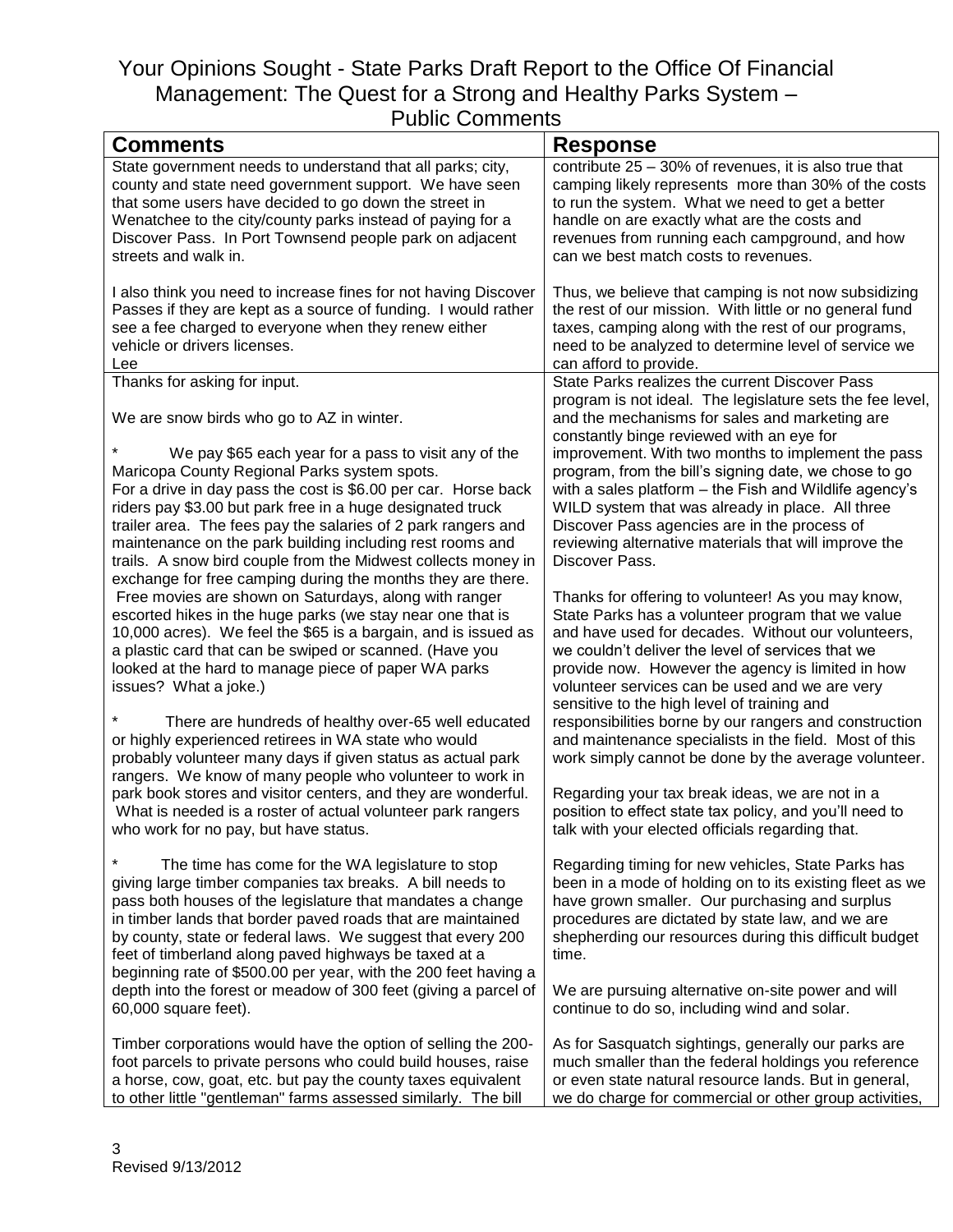| <b>Comments</b>                                                                                                          | <b>Response</b>                                            |
|--------------------------------------------------------------------------------------------------------------------------|------------------------------------------------------------|
| would give the land owner the water rights to the land, so that                                                          | so if people or looking for Sasquatch, or merely           |
| a well could be drilled. Septic approval would be according                                                              | mushrooms, if they are part of a big group that wants      |
| to perk tests. At least half the revenues generated by the                                                               | to reserve facilities, they can do so and a                |
| yearly \$500 initial tax fee on each 200 feet bordering paved                                                            | reasonable charge.                                         |
| highways would be dedicated to WA state parks. Some other                                                                |                                                            |
| portion could be set aside for road repair on the highway                                                                | Lastly, the notion of combining natural resource           |
| lands being taxed. As it is, logging trucks pound the aging                                                              | agencies has been explored by the Governor and             |
| bridges as they go over them many times a day. The truck                                                                 | Legislature off and on for several years. It was           |
| tax does not begin to meet the expensive damage done by                                                                  | recently turned down because, in part, there weren't       |
| the trucks, such as along US Hwy 101.                                                                                    | clear long-term cost savings and there were clear          |
|                                                                                                                          | short-term costs. Our Commission voted against the         |
| An arrangement should be made with local truck repair                                                                    | idea in 2011, but that isn't to say that the issue is dead |
| businesses to keep WA state parks trucks running until the                                                               | or not without merit.                                      |
| vehicles are at least 20 years old. This process of declaring                                                            |                                                            |
| a ten year old pickup surplus is not economically sound. A                                                               | We appreciate your creative thinking and will pass on      |
| ten year old modern vehicle has many miles left on it if it is                                                           | your other ideas to the appropriate staff.                 |
| kept in good repair by a recognized auto repair business. I                                                              |                                                            |
| am not familiar with WA State parks policy regarding surplus<br>vehicles, but I have seen a number of very new rigs that |                                                            |
|                                                                                                                          |                                                            |
| probably should not have been sold at a reasonable price<br>and purchased by someone.                                    |                                                            |
|                                                                                                                          |                                                            |
| Let's face it. Alternative power must be obtained on                                                                     |                                                            |
| site in WA State Parks. Solar and wind power could provide                                                               |                                                            |
| some of the electricity needed to keep a portion of the                                                                  |                                                            |
| individual park's needs going. Solar panels that fold for                                                                |                                                            |
| portability are now available online, generating 10, 15, 30                                                              |                                                            |
| watts. Solar lights for outdoor placement are \$3.00 at                                                                  |                                                            |
| WalMart. Wind turbines can be installed anywhere there is a                                                              |                                                            |
| breeze, with a simple alternator that generates power.                                                                   |                                                            |
| Companies such as WinGenKits.com could be asked to put                                                                   |                                                            |
| on demonstrations in many of WA State Parks where wind is                                                                |                                                            |
| present, such as along the coast and near the Columbia                                                                   |                                                            |
| Gorge, and along the Columbia River.                                                                                     |                                                            |
|                                                                                                                          |                                                            |
| Okay, something far out. WA state is well known for                                                                      |                                                            |
| many things, but the one that is the best known in many                                                                  |                                                            |
| outdoor groups is Sasquatch Bigfoot. WA State has had                                                                    |                                                            |
| hundreds of daylight and night time sightings of what ever the                                                           |                                                            |
| thing is. Many WA scientists have seen the sasquatch from                                                                |                                                            |
| only a few feet or yards, but they might say, "Bigfoot does not                                                          |                                                            |
| exist." Why? Because "tenure" tells them so. What does                                                                   |                                                            |
| this have to do with generating revenue for WA State Parks?                                                              |                                                            |
| Currently new comers to some research groups that search                                                                 |                                                            |
| for Bigfoot often pay \$300 per person for a 4-day guided tour                                                           |                                                            |
| of some timberland known for a recent sasquatch sighting.                                                                |                                                            |
| Participants pay for their own food and shelter and                                                                      |                                                            |
| transportation. On a recent event near Mt. Rainier the                                                                   |                                                            |
| organizer had upwards of 60 or 70 applicants, and eliminated                                                             |                                                            |
| any that indicated any interest in hunting the creature with a                                                           |                                                            |
| firearm. These expeditions are ongoing, with private groups                                                              |                                                            |
| looking for safe places to search around in the dark at night.                                                           |                                                            |
| Members are usually scientists these days (engineers and                                                                 |                                                            |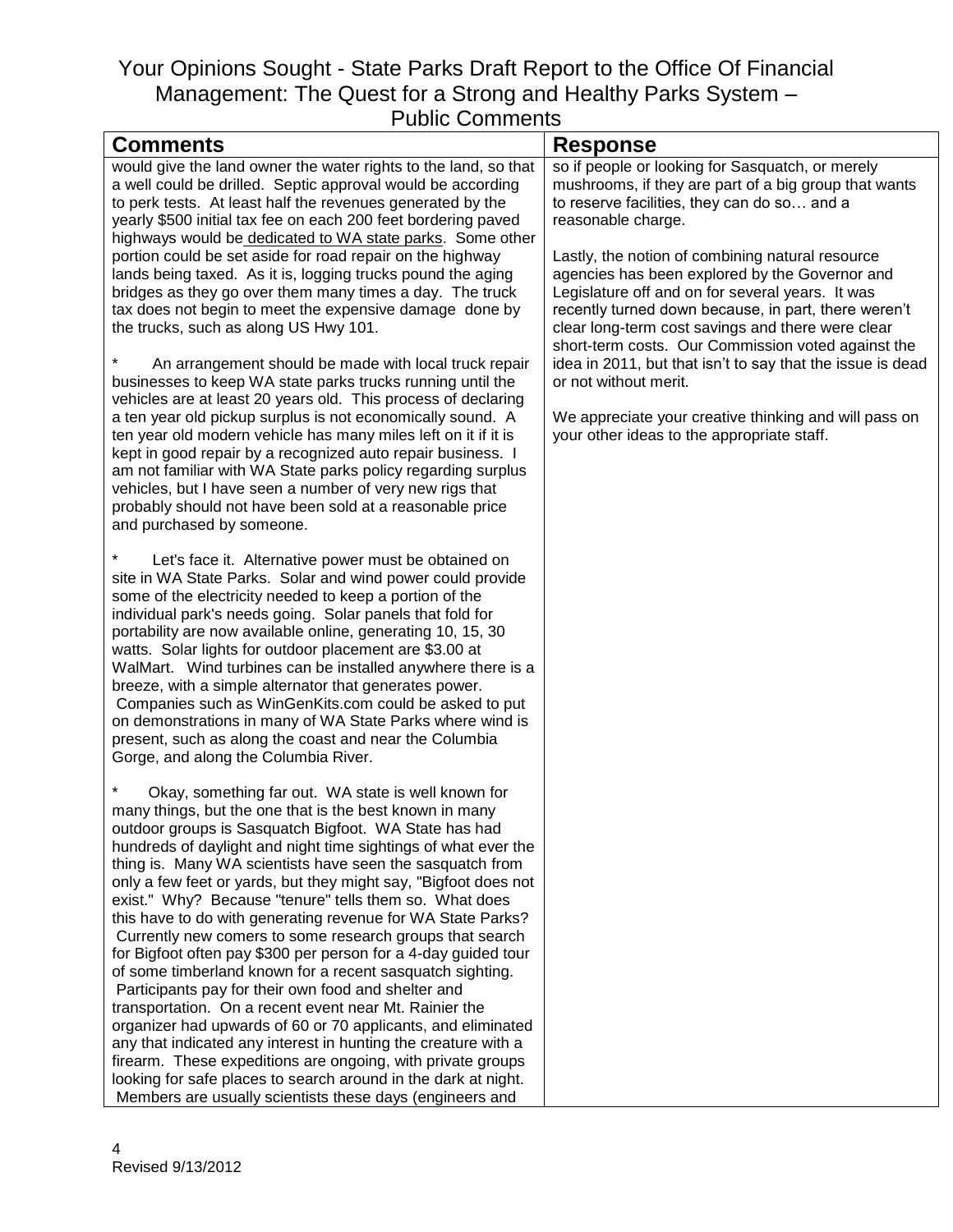| uviiu Oviiiiuuiiu                                                                                                      |                                                        |
|------------------------------------------------------------------------------------------------------------------------|--------------------------------------------------------|
| <b>Comments</b>                                                                                                        | <b>Response</b>                                        |
| biologists), plus retired military, and a smattering of expert                                                         |                                                        |
| animal trackers. Some participants are even going public,                                                              |                                                        |
| using their names in media stories. Question: Why can't                                                                |                                                        |
| Parks offer remote locations inside various parks for such a                                                           |                                                        |
| group, on an ongoing basis? They are clean campers,                                                                    |                                                        |
| leaving no trace of their presence. They provide excellent                                                             |                                                        |
| training and generate reports of data gathered. They do their                                                          |                                                        |
| own paper work with applications, and an instruction manual,                                                           |                                                        |
| and require participants to sign a document of non liability,                                                          |                                                        |
| which could be adapted to WA Parks needs. If Parks ran an                                                              |                                                        |
| ad asking for some of the qualified organizers to contact it                                                           |                                                        |
| about such an experiment, I'd be interested in learning who                                                            |                                                        |
| responded. I realize that many state parks are small and                                                               |                                                        |
| would not be appropriate, but there must be some that would                                                            |                                                        |
| do. Currently most events take place on federal lands, with a                                                          |                                                        |
| smattering of WA state trust land involved, also.                                                                      |                                                        |
|                                                                                                                        |                                                        |
| Probably the most urgent need is to combine several                                                                    |                                                        |
| departments into one streamlined agency. This would                                                                    |                                                        |
| include WA State Parks, the Department of Natural                                                                      |                                                        |
| Resources (state forestry), Recreation and Conservation                                                                |                                                        |
| Office, Dept. of Ecology, WA State Community, Trade and                                                                |                                                        |
| Economic Development, and even the Hardwoods                                                                           |                                                        |
| Commission (alder)well, you get the point. See your                                                                    |                                                        |
| legislators to get this done. You write the bill, they will pass                                                       |                                                        |
| it.                                                                                                                    |                                                        |
|                                                                                                                        |                                                        |
| Al<br>Sent: Wednesday, August 01, 2012 11:23 AM                                                                        | Thanks for your good suggestions.                      |
|                                                                                                                        |                                                        |
|                                                                                                                        | As you know, it cost money to "expand and improve"     |
| Dear Parks – the draft appears to be missing a bullet under<br>"Options for Revenue Enhancement and Cost Containment". | any system's services. The Commission is looking at    |
|                                                                                                                        | ways through establishing partnerships to help         |
| While you speed to 'Expand programming to attract visitors' -                                                          | enhance recreational experiences. In the final OFM     |
| there is not mention of improving or expanding recreational                                                            | report it speaks of "expanding programs, picnic areas, |
| opportunities within the Parks, such as 'enhanced bike trails',                                                        | trails and trailheads and play areas." One of the      |
| Zip lines, Frisbee golf courses and such. If we create                                                                 | Centennial goals that State Parks is working toward is |
| excellent recreational opportunities - people will come. But if                                                        | improving and connecting trails.                       |
| you just expect bikes hikers and horses to use the same trail<br>systems created many years ago that are not build for |                                                        |
| sustainability - people will choose to recreate elsewhere.                                                             | The Commission thinks this goal is still vital to our  |
|                                                                                                                        | mission. The agency will continue trying to reach this |
| Please add a bullet for "Expand and Improve the quality of                                                             | goal as it has been expressed to OFM as one of the     |
| recreational opportunities with parks".                                                                                | transformation strategies - "options for revenue       |
|                                                                                                                        | enhancement and cost containment."                     |
| Thank you                                                                                                              |                                                        |
| Jonathan                                                                                                               |                                                        |
| Sent: Wednesday, August 01, 2012 11:34 AM                                                                              | Thank you for your creative ideas. Some of them we     |
|                                                                                                                        | are using, some we may use, and some are beyond        |
| It is truly pathetic that funding for the parks has been cut. (1)                                                      | our agency's authority to accomplish.                  |
| The legislature should significantly increase funding by                                                               |                                                        |
| eliminating or at least reducing waste/inefficiency and                                                                | You may know that Oregon State Parks system            |
| reducing bureaucratic redundancy. (2) Designate a period of                                                            | receives a portion of their state's lottery funds to   |
| time when 50% of lottery proceeds will go state parks. (3)                                                             | operate its parks. Washington State Parks is also      |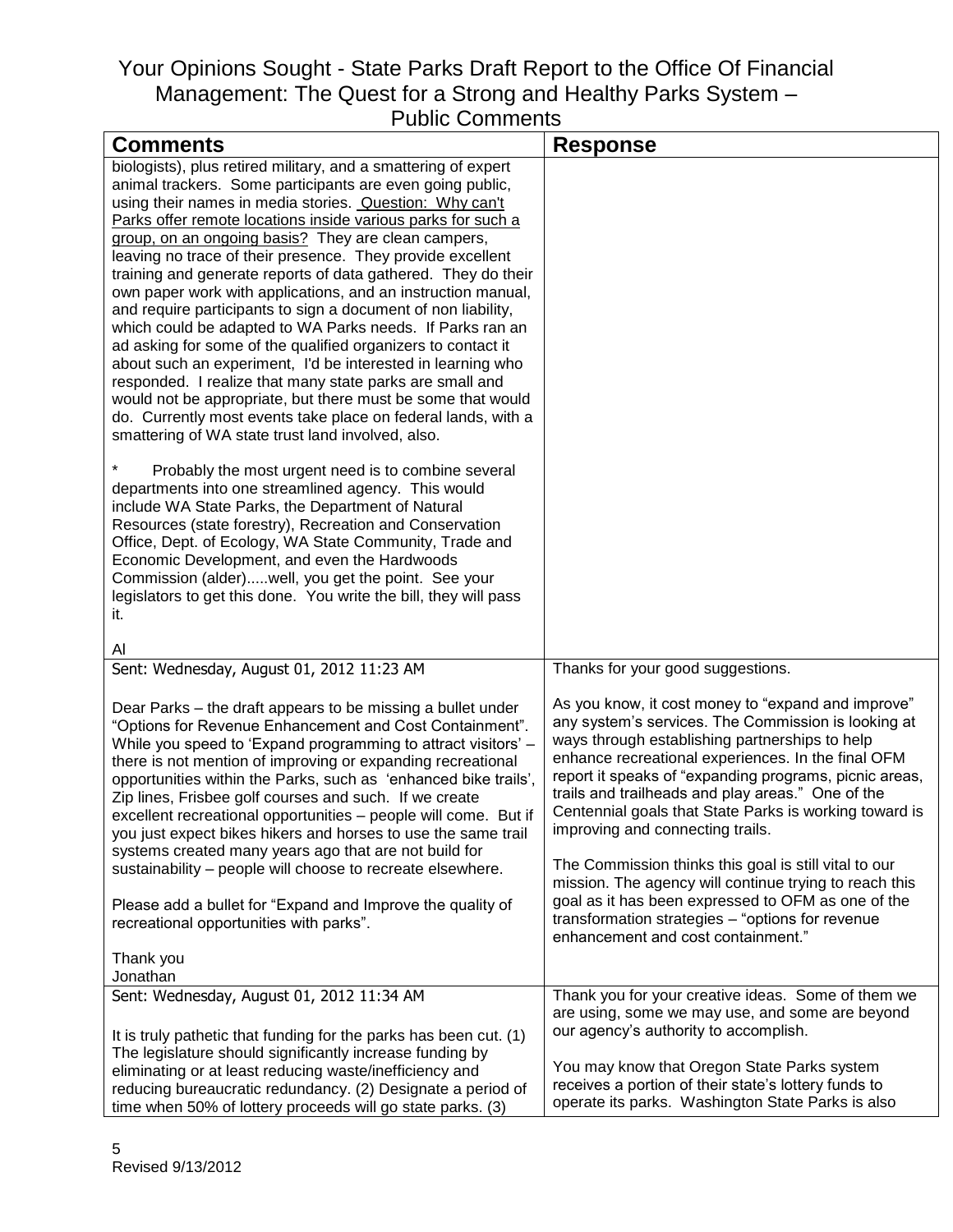| <b>Comments</b>                                                                                                            | <b>Response</b>                                                                                        |
|----------------------------------------------------------------------------------------------------------------------------|--------------------------------------------------------------------------------------------------------|
| Assign a percentage of liquor revenue for the parks. (4) Run                                                               | reviewing and proposing statutory amendments to                                                        |
| newspaper and TV ads to solicit contributions of any amount                                                                | allow Parks more flexibility for more entrepreneurial                                                  |
| from the general public. (5) Solicit the areas many                                                                        | financing; in addition to request some general fund                                                    |
| millionaires for donations. (6) Charge a \$3.00 parking fee for                                                            | support. Here's a quick summary response for each of                                                   |
| those with a Discovery Pass and \$10.00 for those without.                                                                 | your ideas:                                                                                            |
| (7) A percentage of real estate taxes (1 %) could be                                                                       | (1), (2), (3), (6), (7), (8), (10): Up to legislature                                                  |
| designated for all state parks and recreation areas. (8)                                                                   | (4): Expensive, but we are upping our marketing                                                        |
| Request the affluent politicians for financial support. (9) Ask                                                            | efforts, and asking the Foundation to take on direct                                                   |
| the governor and legislature to give TV messages requesting                                                                | solicitations.                                                                                         |
| support. (10) Reduce welfare programs by requiring able-                                                                   | (5): Foundation is working in this area.                                                               |
| bodied men/women to work maintaining and restoring                                                                         | (9): We are working with the governor on this now.                                                     |
| facilities in the parks.                                                                                                   |                                                                                                        |
| R.A                                                                                                                        |                                                                                                        |
| Please accept these remarks as i go through your good                                                                      | Thank you for the communication compliment.                                                            |
| communication:                                                                                                             | (1) The Commission does believe the park system is a                                                   |
| (1) page 6, bullet 6---page 19 the 2002 Runyan                                                                             | vital component for economic benefits. This study                                                      |
| study: economic benefits of Parks accrue only to those who                                                                 | captures the generated revenue in communities where                                                    |
| are studying the economic benefits, which are inherently                                                                   | state parks are located during the winter and summer                                                   |
| unmeasurable. our parks exist for the benefit of the visiting                                                              | seasons. The study showed a significant revenue                                                        |
| public, not for any economic reason----ie. Some Enchanted                                                                  | increase in the local businesses during the summer.                                                    |
| Evening, to wit: fools give you reasons, wise men never try.                                                               | Of course your statement "parks exist for the benefit of                                               |
| (2) estimates and projections for funding based upon                                                                       | the visitors" is also the outcome the Commission                                                       |
| untenable principles will get you exactly where the "opt-in"                                                               | values.                                                                                                |
| donation program got you. A business approach to revenue<br>creation at Parks conducted by fledgling business people is    | (2) In the final report the Commission is requesting                                                   |
| fraught with peril and completely unrealistic. The Parks are a                                                             | general fund support. The Commission realize to                                                        |
| benefit to the public which ought to be taxed. Additionally,                                                               | become self-supporting system it would require drastic                                                 |
| avoid ALL stupid, injurious, and debilitating scams like the                                                               | changes to our system that the "public would simply                                                    |
| lottery concept to raise money. A specifically "dedicated"                                                                 | not accept nor could the agency accomplish the task.                                                   |
| lottery fund is one dedicated specifically to stupidity. Neither                                                           | The Commission concludes that State Parks' mission,                                                    |
| treat the Parks as a charity.                                                                                              | its statutory and fiduciary responsibilities, and the very                                             |
| (3) page 21---the failure of Parks to differentiate our                                                                    | nature of its public purpose call for some substantial                                                 |
| recreation sites from Federal or other sites is a glaring                                                                  | level of broad public funding that is shared by all                                                    |
| example of "marketing" failure. whoever is in charge of                                                                    | Washingtonians."                                                                                       |
| "marketing" for Parks ought to be replaced by someone who                                                                  |                                                                                                        |
| understands the traditional appeal of ourdoor recreation to                                                                | (3) We'll forward your marketing ideas to our                                                          |
| the masses. "Mark Trail" conceptual ideas which traditionally                                                              | marketing staff. No doubt, we can capture different                                                    |
| favored the lure of the outdoors are measurably more                                                                       | types of people with different marketing mechanisms.                                                   |
| favorable than whiz bang modern technological begging. the                                                                 |                                                                                                        |
| marketing ideas in your report, with specific, yet off-handed,                                                             | (4) Up to the legislature.                                                                             |
| reference to on-line, radio, other were particularly galling to                                                            |                                                                                                        |
| the initiated in such matters.                                                                                             | (5) This is not the direction we are seeing around the                                                 |
| (4) eliminate ALL exemptions to the fee system, except for                                                                 | country. The Commission is evaluating its                                                              |
| the blind. When the blind are escorted, charge the escort.                                                                 | competition's services and amenities. Park users are                                                   |
| (5) page 29---i strongly disagree with the fantasy that people<br>have come to expect communications/electronic technology | requesting WiFi services so they are able to stay<br>connected. There are park users who also see your |
| in natural settings. making the setting unnatural logically                                                                | point-a-view, but our goal is to offer what the market                                                 |
| follows. Parks should be a no-cell-phone experience, or                                                                    | desires as well as provide a healthy and safe                                                          |
| charge exorbitantly to carry electronic devices on Parks                                                                   | recreational experience for Washingtonians and                                                         |
| lands. Photons ruin serenity and people know this.                                                                         | visitors.                                                                                              |
| (6) all things should not be permitted in the park because all                                                             |                                                                                                        |
| things can not be sustained when money is scarce. Go                                                                       | (6) Understood. Our aim is not to construct complex                                                    |
| Roman away from the Greeks and prohibit all things except                                                                  | communication infrastructure which costs more to                                                       |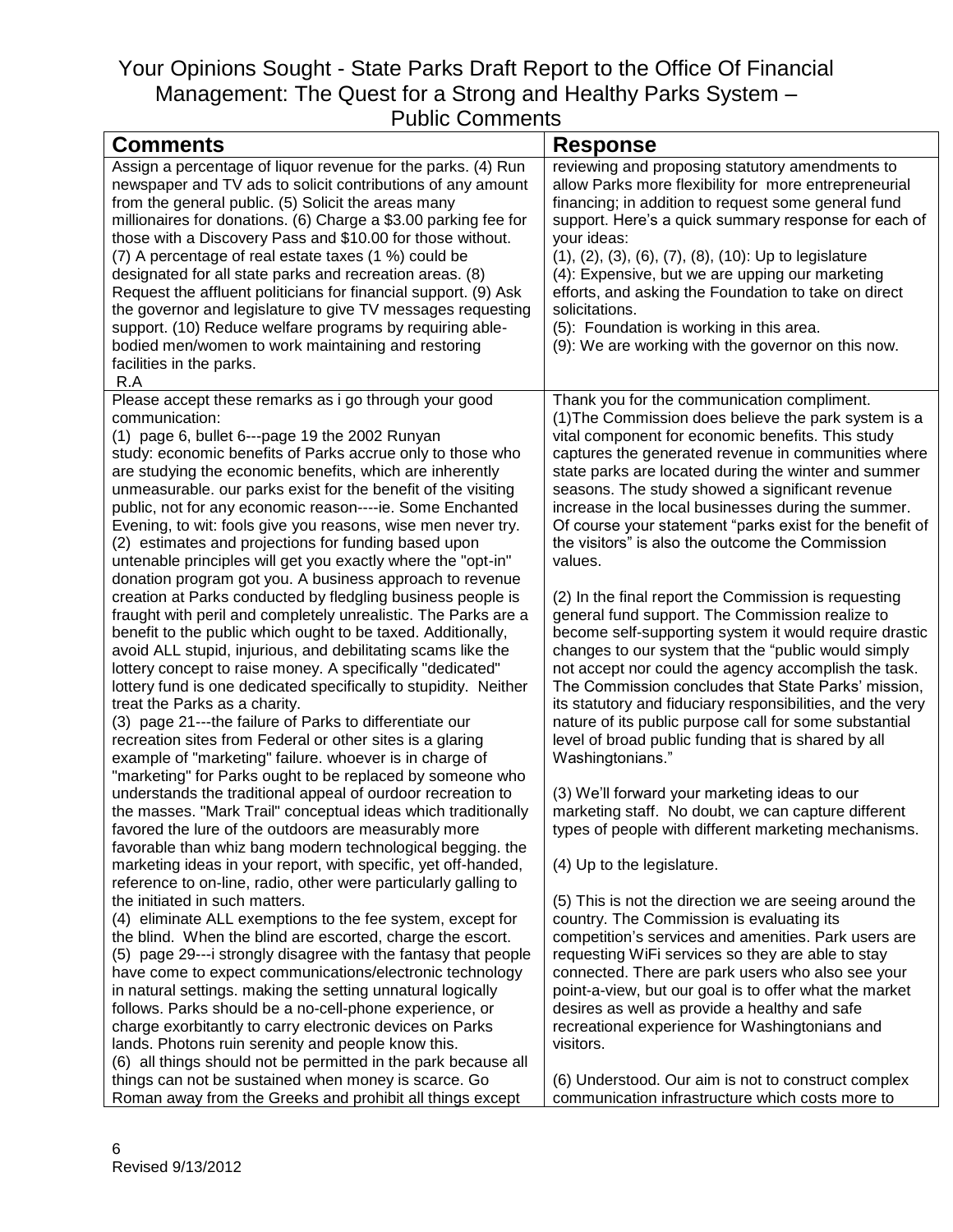| <b>Comments</b>                                                                                                               | <b>Response</b>                                                       |
|-------------------------------------------------------------------------------------------------------------------------------|-----------------------------------------------------------------------|
| for the real and valuable purities which are                                                                                  | maintain than the revenues it brings in.                              |
| permitted. Concentrate on preserving the natural setting and                                                                  |                                                                       |
| murder those who dissect it. stay away from that which is                                                                     | (7) 1 and 4 our legislative issues. 2 can be a major                  |
| unsustainable.                                                                                                                | income source with relatively little resource impact.                 |
| (7) page 33, the 6 proposals                                                                                                  | Some donor recognition can be possible, which                         |
| 1. No exemptions 2. Cap all leases of Parks land at                                                                           | remains tasteful in appearance and appropriate to the                 |
| present levels and make no more leases. 3. Keep                                                                               | site. That isn't new. We have done this since the                     |
| advertising off Parks lands. Have you driven up to Mt.<br>Rushmore lately? the approach to the national monument is           | beginning of the agency (e.g., Moran State Park,<br>Rasar State Park. |
| trashed with advertising. 4. agree, but no lottery, absolutely,                                                               | (8) That would take legislative change. Seems that it                 |
| ever, due to immorality. do not commit to the unsustainable.                                                                  | could be a problem and disincentive to purchase                       |
| (8) a remark about the renewal of the passes with licenses                                                                    | initially. It wouldn't work well with car licenses, but               |
| may be in order, although I do not know exactly how this                                                                      | perhaps that platform is not the best over the long run.              |
| happens. however, i am in favor of a period of time (say year)                                                                | We'll have to see.                                                    |
| which commences on the day bought and ends on the same                                                                        | (9) Others commented on their appreciation for the                    |
| day the following year, rather than a set period for the license                                                              | inspirational aspect of the ending. As Lincoln stated,                |
| which commences on an arbitrary date and ends on that date                                                                    | and we paraphrase, "can't please all the people all the               |
| (eg. tabs on car registration)---i think the latter method is                                                                 | time."                                                                |
| inferior.                                                                                                                     |                                                                       |
| (9) in your definition of success conclusion, i wish to dear                                                                  |                                                                       |
| god you would strike the "the replenishing spirits &                                                                          |                                                                       |
| providing hope, inspiration & respite for citizens." part. the<br>state of washington can not afford to fulfill such a dreamy |                                                                       |
| promise of social contract. let the citizens visit the Parks                                                                  |                                                                       |
| for enjoyment potential, period. And, let them save up to                                                                     |                                                                       |
| afford the visit.                                                                                                             |                                                                       |
| Thanks for your conserted efforts & the survival of your                                                                      |                                                                       |
| intellect in this extremely constrained job you have clung to                                                                 |                                                                       |
| for the betterment of the citizenry of our beautiful state. No                                                                |                                                                       |
| reply necessary this circuit.                                                                                                 |                                                                       |
| Aaron                                                                                                                         |                                                                       |
| Sent: Wednesday, August 01, 2012 12:33 PM                                                                                     | Thank you for reviewing the draft report. We                          |
| Thank you for the opportunity to provide input on the State                                                                   | appreciate your offer to assist with moving our State's               |
| Parks Draft Report to the Office Of Financial Management:                                                                     | park system forward to "ensure a healthy second                       |
| The Quest for a Strong and Healthy Parks System.                                                                              | century of parks."                                                    |
| I just did a quick read-through of the draft document and my                                                                  | The Commission submitted the final report to the                      |
| initial comments are that it appears well-researched, well-                                                                   | Office Of Financial Management (OFM), which we                        |
| reasoned, and offers a realistic assessment, comprehensive                                                                    | hope you've had time to review as well.                               |
| analysis of the overall situation and varied solutions to best                                                                |                                                                       |
| achieve the vision and carry out the mission of Washington                                                                    | Again, thank you for your support.                                    |
| State Parks for the future. In essence, it appears to be an                                                                   |                                                                       |
| excellent report.                                                                                                             |                                                                       |
| As one of the many partners of your agency, if I can ever be                                                                  |                                                                       |
| of any assistance in my capacity as director of the non-profit                                                                |                                                                       |
| organization I serve then please contact me.                                                                                  |                                                                       |
|                                                                                                                               |                                                                       |
| Thank you for your efforts on behalf of Washington State                                                                      |                                                                       |
| Parks.                                                                                                                        |                                                                       |
| ΑI                                                                                                                            |                                                                       |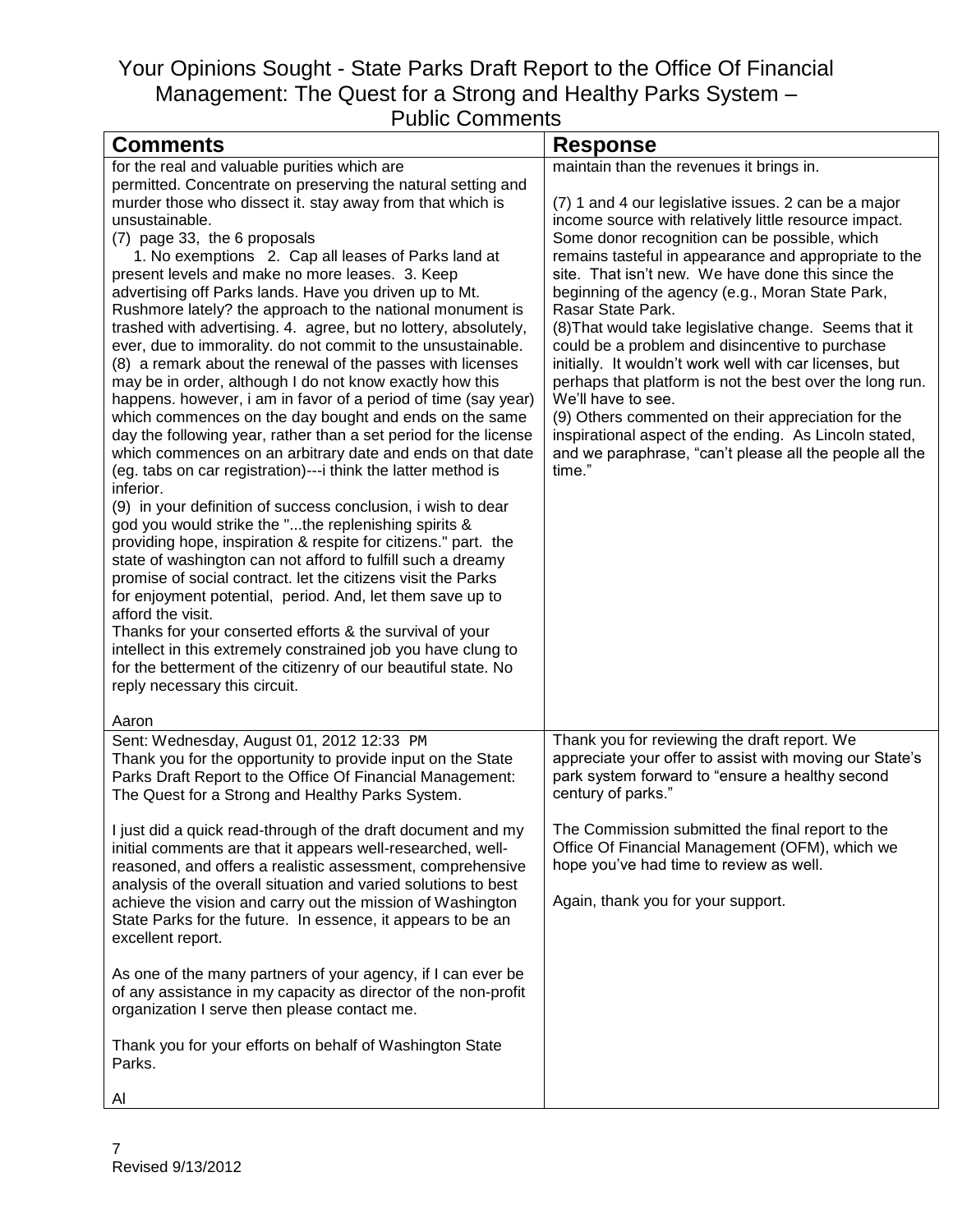| <b>Comments</b>                                                                                                                                                                                                                                                                                                                                                                                                                                                                                                                                                                                                                                                                                                                                                                                                                                                                                                                                                                | <b>Response</b>                                                                                                                                                                                                                                                                                                                                                                                                                                       |
|--------------------------------------------------------------------------------------------------------------------------------------------------------------------------------------------------------------------------------------------------------------------------------------------------------------------------------------------------------------------------------------------------------------------------------------------------------------------------------------------------------------------------------------------------------------------------------------------------------------------------------------------------------------------------------------------------------------------------------------------------------------------------------------------------------------------------------------------------------------------------------------------------------------------------------------------------------------------------------|-------------------------------------------------------------------------------------------------------------------------------------------------------------------------------------------------------------------------------------------------------------------------------------------------------------------------------------------------------------------------------------------------------------------------------------------------------|
| Sent: Wednesday, August 01, 2012 8:33 PM<br>To: Washington State Parks Planning                                                                                                                                                                                                                                                                                                                                                                                                                                                                                                                                                                                                                                                                                                                                                                                                                                                                                                | Thank you for your input. It is indeed a challenge to<br>match public desires for services with the costs<br>involved in those services.                                                                                                                                                                                                                                                                                                              |
| Daniel,                                                                                                                                                                                                                                                                                                                                                                                                                                                                                                                                                                                                                                                                                                                                                                                                                                                                                                                                                                        | We appreciate your support and use of your park                                                                                                                                                                                                                                                                                                                                                                                                       |
| Thank you for having the fortitude to acknowledge that state<br>parks are not sustainable without legislative financial support.<br>Despite the budget problems, it is the responsibility of the<br>legislature to Fully Fund state parks. Just as they need to<br>fully fund education. The problem is that they refuse to<br>acknowledge that they have insufficient revenue to cover the<br>services that citizens warrant. Thanks to Tim Eyman, we no<br>longer have the tax base to provide the services that we<br>demand. The legislature needs to come together and develop<br>the tax base to provide for state parks and other priority<br>services. The "discover pass" is not the answer as results to<br>date have shown. If the legislature will not fund state parks,<br>close them all and let the legislature answer to the citizens!<br>Your executive summary is well done. You should not have<br>had to take 34 pages to support your position.<br>Gordon | system.                                                                                                                                                                                                                                                                                                                                                                                                                                               |
| <b>Sent:</b> Thursday, August 02, 2012 5:42 AM                                                                                                                                                                                                                                                                                                                                                                                                                                                                                                                                                                                                                                                                                                                                                                                                                                                                                                                                 | The agency is proposing a \$123 million operating<br>budget, not including federal, grant and dedicated                                                                                                                                                                                                                                                                                                                                               |
| Daniel,                                                                                                                                                                                                                                                                                                                                                                                                                                                                                                                                                                                                                                                                                                                                                                                                                                                                                                                                                                        | funds.                                                                                                                                                                                                                                                                                                                                                                                                                                                |
| I don't see a budget, where is it? That was the goal of the<br>meetings wasn't it? To develop a budget for the next two<br>years<br>What is the plan of action when the Parks Department state<br>funding is reduced to zero next year?<br>Your report is a nice read but fails to resolve the issue of<br>funding (or lack there of). Simply asking the state for                                                                                                                                                                                                                                                                                                                                                                                                                                                                                                                                                                                                             | At the public meetings we explained the agency was<br>required to submit this report, requested legislation<br>and the 2013-2015 Strategic Plan. We also expressed<br>that we do not have in place a method to show our<br>actual operating costs for some amenities and<br>services. We do have some data about generated<br>revenue for specific amenities and services, but it will<br>take time to develop methods to analyze operating<br>costs. |
| revenue is not a viable solution to Parks Department<br>operations.                                                                                                                                                                                                                                                                                                                                                                                                                                                                                                                                                                                                                                                                                                                                                                                                                                                                                                            | You can see our actual 2013-15 budget request by<br>going to:                                                                                                                                                                                                                                                                                                                                                                                         |
| Please include the actual 2013-2015 Washington State<br>Parks budget in the report and the repercussions of the<br>budget which must presumably include park closures and<br>staff reductions.                                                                                                                                                                                                                                                                                                                                                                                                                                                                                                                                                                                                                                                                                                                                                                                 | http://www.parks.wa.gov/agency/commissionmeetings/<br>and review the budget request agenda item that<br>should be posted on or about October 20, 2012.                                                                                                                                                                                                                                                                                                |
| Regards,<br>Derrick                                                                                                                                                                                                                                                                                                                                                                                                                                                                                                                                                                                                                                                                                                                                                                                                                                                                                                                                                            |                                                                                                                                                                                                                                                                                                                                                                                                                                                       |
| Sent: Thursday, August 02, 2012 10:20 AM                                                                                                                                                                                                                                                                                                                                                                                                                                                                                                                                                                                                                                                                                                                                                                                                                                                                                                                                       | Correction has been made relating to official name of<br>the Bridle Trails Park Foundation. Thank you.                                                                                                                                                                                                                                                                                                                                                |
| Daniel                                                                                                                                                                                                                                                                                                                                                                                                                                                                                                                                                                                                                                                                                                                                                                                                                                                                                                                                                                         | The Commission thinks developing more friends                                                                                                                                                                                                                                                                                                                                                                                                         |
| Congratulations for getting this report pulled together and out<br>for review and discussion. Hopefully the public and the<br>Commission will focus on many of the points in the report.                                                                                                                                                                                                                                                                                                                                                                                                                                                                                                                                                                                                                                                                                                                                                                                       | groups to volunteer and assist with ongoing financial<br>support is essential, too.                                                                                                                                                                                                                                                                                                                                                                   |
| Pls make a correction to page 28. I would ask you to correct                                                                                                                                                                                                                                                                                                                                                                                                                                                                                                                                                                                                                                                                                                                                                                                                                                                                                                                   | The Commission highlights the need for more friends<br>groups in the final report. State Parks are working with                                                                                                                                                                                                                                                                                                                                       |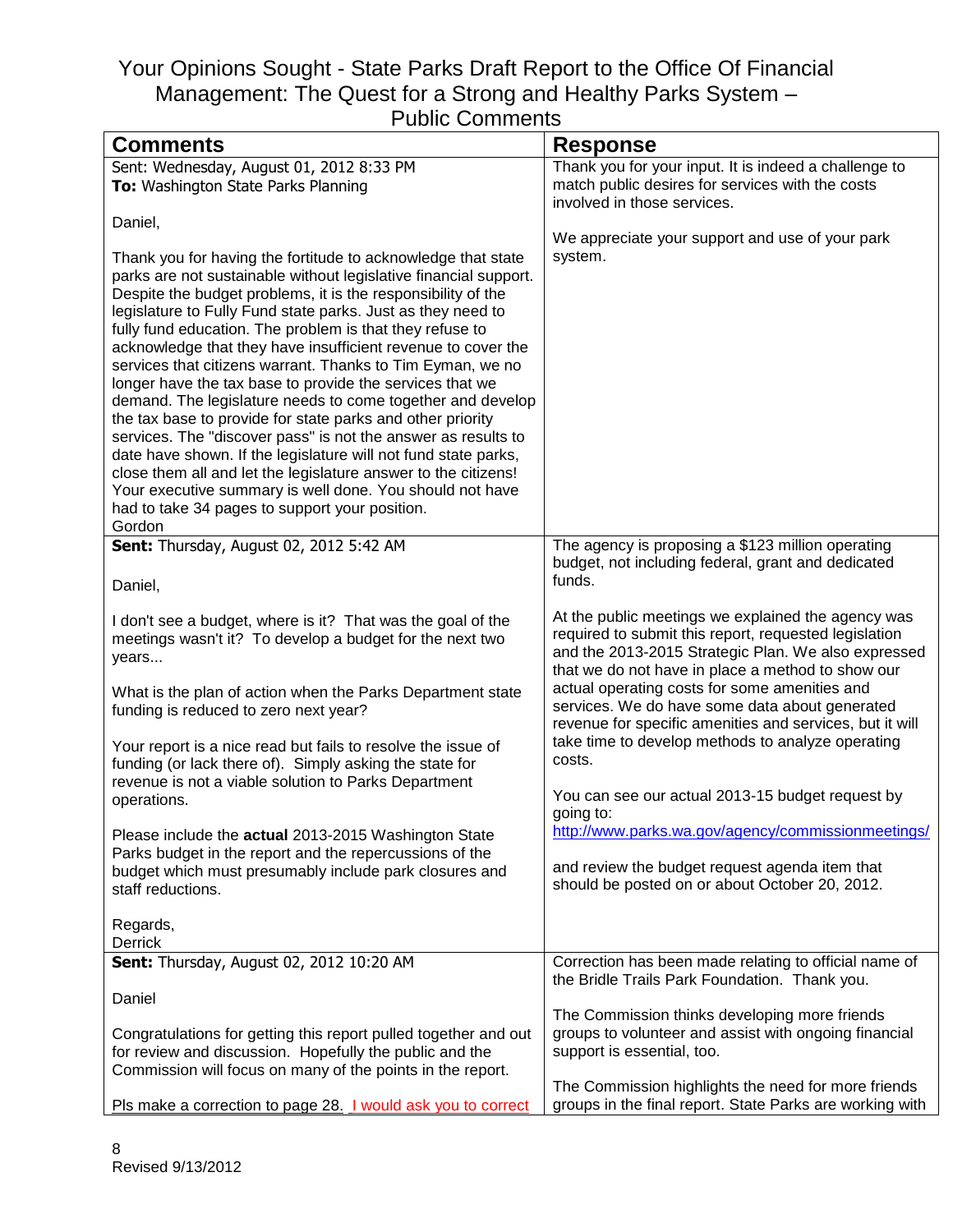| uwiio Oommonia<br><b>Comments</b>                                                                                                                                                                                                                                                                                                                                                                                                                                | <b>Response</b>                                                                                                                                                                                                                                                                       |
|------------------------------------------------------------------------------------------------------------------------------------------------------------------------------------------------------------------------------------------------------------------------------------------------------------------------------------------------------------------------------------------------------------------------------------------------------------------|---------------------------------------------------------------------------------------------------------------------------------------------------------------------------------------------------------------------------------------------------------------------------------------|
|                                                                                                                                                                                                                                                                                                                                                                                                                                                                  |                                                                                                                                                                                                                                                                                       |
| the name of the Bridle Trails Park Foundation to include<br>the word "Park". I know this is a minor point in the larger<br>context - but it may help readers find this organization if they<br>wish to contact them.                                                                                                                                                                                                                                             | the State Parks Foundation to recruit new groups and<br>expand the role for the Foundation in soliciting donors<br>and sponsors to develop agency's statewide<br>interpretive network efforts.                                                                                        |
| I suspect there wont be much change to the financial<br>challenges Parks faces until the legislature meets next year<br>and considers reinstating some level of general funding. I<br>also suspect there will continue to be a severe shortfall which<br>will ultimately lead to more park closures - then we'll see how<br>much the public will tolerate and whether they are prepared<br>to step forward with funding.                                         | The Foundation is also supporting existing friends<br>groups, bringing them together to understand needs,<br>provide technical assistance, facilities exchange of<br>experience among groups and explore ways for<br>groups to work together in support of their individual<br>parks. |
| I continue to believe Friends groups should be established for<br>all the major parks - and be required to raise a targeted<br>amount of funds for their park's operational needs.<br>Currently I don't have much support for this approach - but<br>when Parks face closure, people will look for ways to<br>contribute. The Bridle Trails Park Foundation model will work<br>anywhere - even though others (including Joe Taller) don't<br>seem to believe it. |                                                                                                                                                                                                                                                                                       |
| Best wishes for success to you and the parks organization!                                                                                                                                                                                                                                                                                                                                                                                                       |                                                                                                                                                                                                                                                                                       |
| Don                                                                                                                                                                                                                                                                                                                                                                                                                                                              |                                                                                                                                                                                                                                                                                       |
| Sent: Thursday, August 02, 2012 11:04 AM<br>I have read the entire document. Some comments:                                                                                                                                                                                                                                                                                                                                                                      | Thank you for taking the time to review the OFM<br>Report and provide your input. Corrections have been<br>made to the final report.                                                                                                                                                  |
| I believe that this is an excellent summary of what has been<br>said for several years. More people need to know this to<br>better understand the position that State Parks finds itself in.                                                                                                                                                                                                                                                                     | And to give credit where credit is due, the report was a<br>team effort, with many versions of the draft reviewed<br>and commented upon by staff and all Commissioners.<br>Virginia Painter, the Public Affairs Director was the                                                      |
| As I read it I made notes then discovered that you covered<br>the areas adequately later in the document, such as general<br>funding for historical, cultural and natural features as well as<br>the Discover Pass waivers.                                                                                                                                                                                                                                      | principal writer.                                                                                                                                                                                                                                                                     |
| On page 31 number 2 check for one of the bullets being<br>repeated                                                                                                                                                                                                                                                                                                                                                                                               |                                                                                                                                                                                                                                                                                       |
| On page 33 where it identifies what general funding should<br>provide for I think it does not clearly state that these funds<br>should also provide for natural, cultural and historical<br>preservation. It says this in other locations but should also<br>be stated here.                                                                                                                                                                                     |                                                                                                                                                                                                                                                                                       |
| I see Daniel's fingerprints all over this document. I assume<br>you did much of the drafting. As always you express yourself<br>very well.                                                                                                                                                                                                                                                                                                                       |                                                                                                                                                                                                                                                                                       |
| <b>THANKS</b>                                                                                                                                                                                                                                                                                                                                                                                                                                                    |                                                                                                                                                                                                                                                                                       |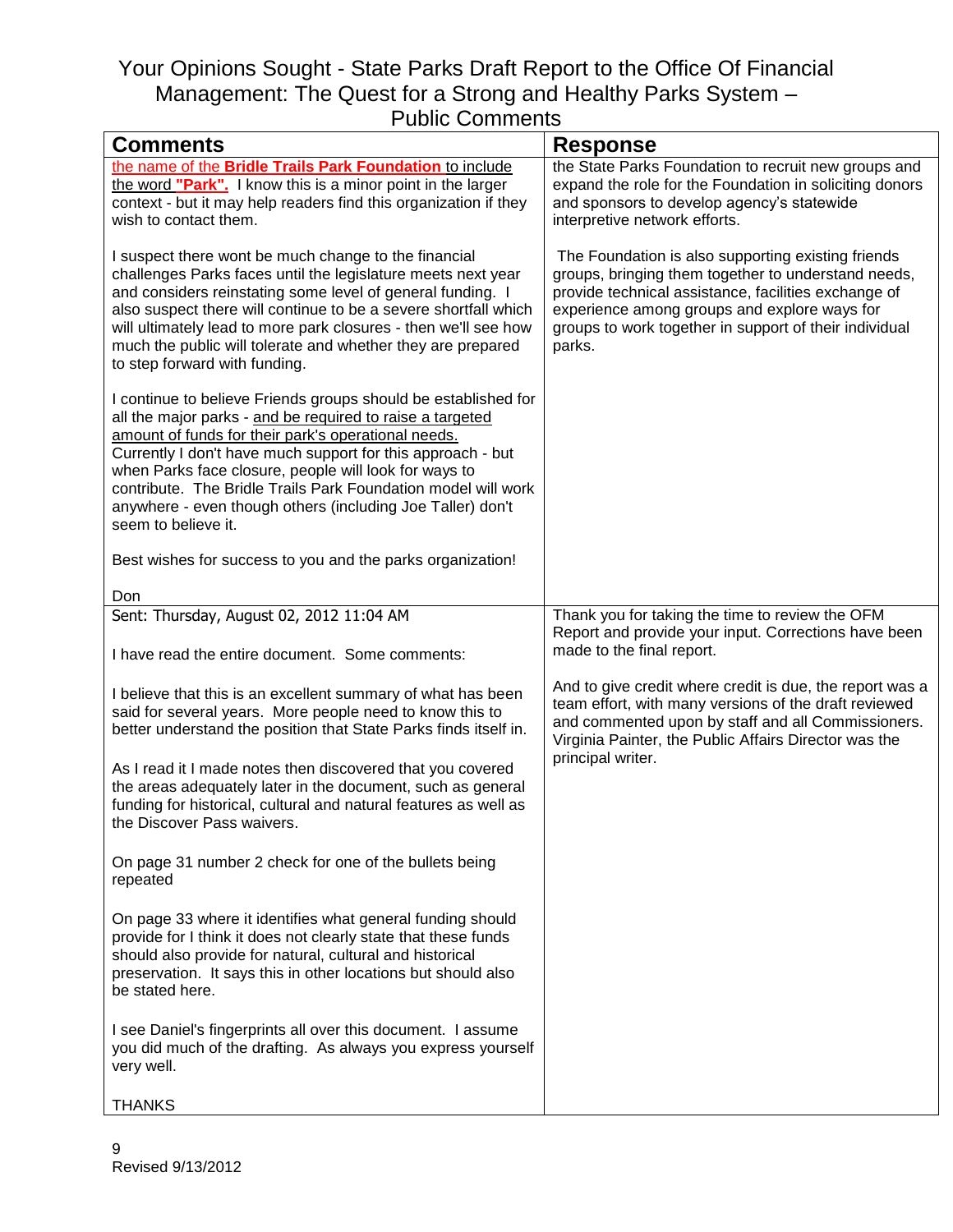| uviiu Oviiiiuuiiu<br><b>Comments</b>                                                                                                                                                                                                                                                                                                                                                                                                                                                                                                                                                                                                                                                                                                                                                                                | <b>Response</b>                                                                                                                                                                                                                                                                                                                                                                                                                                                                                                                                                                                                                                                                                  |
|---------------------------------------------------------------------------------------------------------------------------------------------------------------------------------------------------------------------------------------------------------------------------------------------------------------------------------------------------------------------------------------------------------------------------------------------------------------------------------------------------------------------------------------------------------------------------------------------------------------------------------------------------------------------------------------------------------------------------------------------------------------------------------------------------------------------|--------------------------------------------------------------------------------------------------------------------------------------------------------------------------------------------------------------------------------------------------------------------------------------------------------------------------------------------------------------------------------------------------------------------------------------------------------------------------------------------------------------------------------------------------------------------------------------------------------------------------------------------------------------------------------------------------|
|                                                                                                                                                                                                                                                                                                                                                                                                                                                                                                                                                                                                                                                                                                                                                                                                                     |                                                                                                                                                                                                                                                                                                                                                                                                                                                                                                                                                                                                                                                                                                  |
| Ken                                                                                                                                                                                                                                                                                                                                                                                                                                                                                                                                                                                                                                                                                                                                                                                                                 |                                                                                                                                                                                                                                                                                                                                                                                                                                                                                                                                                                                                                                                                                                  |
| Sent: Thursday, August 02, 2012 12:34 PM<br>Mr. Farber- please include my opinion that the premise of<br>making the state parks system self supporting is not the right<br>starting point. One of the main points emphasized during my<br>graduate studies in public administration is that government<br>provides services where "market forces" will not be effective<br>in serving the public good. In this case, the value of the state<br>parks system is increased in many instances by NOT<br>developing the parks. Rather than putting user fees on every<br>government service and making our natural places into<br>revenue producers, it makes much more sense to reform our<br>tax system to provide for a more stable source of revenue<br>(e.g. state income tax rather than sales tax based system). | Thank you for your input. The overarching state<br>financing system is not dealt with in the report, which,<br>after all, involves the financing of a parks system<br>which costs considerably less than 1% of the state<br>budget and .1% of the General Fund. The<br>Commission appreciates your comments and support.                                                                                                                                                                                                                                                                                                                                                                         |
| Thank you for your time.                                                                                                                                                                                                                                                                                                                                                                                                                                                                                                                                                                                                                                                                                                                                                                                            |                                                                                                                                                                                                                                                                                                                                                                                                                                                                                                                                                                                                                                                                                                  |
| Lise<br>Sent: Thursday, August 02, 2012 9:59 PM<br>I appreciate the cost cutting approach you've made to meet<br>budget constraints. I think people are staying away from day<br>use of parks due to high \$10 cost and punitive fines. Suggest<br>treating users as valued customers to encourage them to be<br>repeat customers 1) \$5 day use. 2) And if fine is needed, a<br>\$30 fine and you send them a discovery pass!<br>Licia                                                                                                                                                                                                                                                                                                                                                                             | Thank you for your input. The Discover Pass and<br>citation fee levels are established by our legislature.<br>The Commission realizes this new business practice<br>for the State Parks system will take time for the park<br>users to except and support.                                                                                                                                                                                                                                                                                                                                                                                                                                       |
| Sent: Friday, August 03, 2012 2:22 PM<br>The last time we went over to the coast (from Spokane) we<br>had the choice of a yurt in Washington at around \$70 a night<br>or one in Oregon at about<br>\$35 per night. Guess where we went.<br>I'm concerned that the self-supporting plan will almost<br>certainly make the WA costs even higher and probably lower<br>the level of service.<br>I can't believe that the difference in state revenues are that<br>different. We're paying for state parks just like the folks in<br>OR are.<br>Why can't we get the same level of state support?<br>Larry                                                                                                                                                                                                             | We understand and respect your choice for visiting<br>Oregon state parks. It's not easy to compete with<br>systems that are funded like Oregon.<br>Washington State Parks system has gone through<br>drastic budget reductions; leaving the Commission<br>with the choice to either close parks or generate<br>revenue to keep parks open. State Parks transition<br>from \$94 million general fund support in 2007-09 to<br>\$17 million this biennium. The Commission is hopeful<br>that the legislature will recognize the significant<br>funding gap Parks is requested to close is<br>unreachable without general support, fees, dedicated<br>funds, grants, etc., like other park systems. |
| Sent: Thursday, August 02, 2012 8:12 PM<br>I just saw the report on the State of the State Parks. I found<br>out about this because I was staying on Orcas Island with<br>some friends and I am a big support and user of Moran State<br>Park.<br>So firstly, let me say, that yeah, the public is able to provide                                                                                                                                                                                                                                                                                                                                                                                                                                                                                                  | Thank you for your creative ideas and we appreciate<br>your support for our State Parks system.<br>The Commission has for many years engaged into<br>partnerships with local, state, federal and non-profit<br>organizations. We will continue to explore these<br>efforts with the help of the State Parks Foundation and<br>whoever else wishes to support Washington state                                                                                                                                                                                                                                                                                                                    |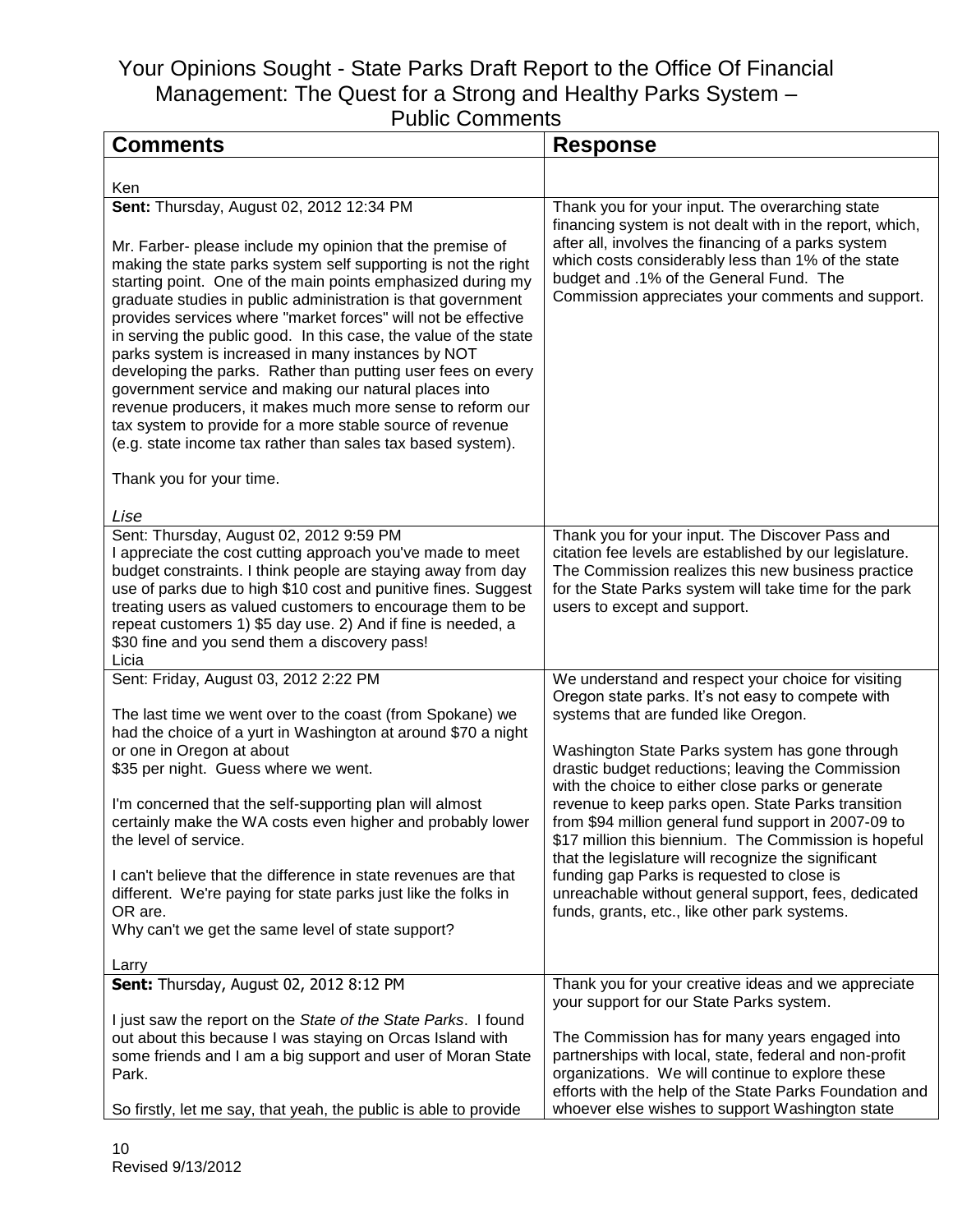| <b>Comments</b>                                                                                                                                                                                                                                                                                                                                                                                           | <b>Response</b>                                                                                                                                                                                                                                |
|-----------------------------------------------------------------------------------------------------------------------------------------------------------------------------------------------------------------------------------------------------------------------------------------------------------------------------------------------------------------------------------------------------------|------------------------------------------------------------------------------------------------------------------------------------------------------------------------------------------------------------------------------------------------|
| input.                                                                                                                                                                                                                                                                                                                                                                                                    | parks.                                                                                                                                                                                                                                         |
| Secondly, I am very confused why this report has not<br>broadcasted over the local stations? Maybe it was and I<br>missed it.                                                                                                                                                                                                                                                                             | We encourage you to work with your local friend's<br>group as well as our Foundation on how you can best<br>support state parks in the future. Your notion of                                                                                  |
| But here is my perspective. I believe that the State Parks<br>need to be supported through the general tax dollars. I<br>have no problem in working toward self-sufficiency but as<br>noted in the report it is a long journey. The parks are an<br>incredible and precious resource and if more of the public<br>understood that as well as public officials then a better<br>management plan can occur. | "public service credits" is something that has<br>implication far beyond just state parks, so we<br>encourage you to explore that option with other<br>leaders to see if there is a potential for such an<br>innovated public policy approach. |
| From the discussion at Moran State Park and the material I<br>have, here are a couple of ideas. I am not sure if these items<br>are already part of the discussion but when I looked through<br>the material I did not see them.                                                                                                                                                                          |                                                                                                                                                                                                                                                |
| The first one continues along the line of partnering. Again, I<br>was not sure if it was implied but does the partnering include<br>the Conservation Corp? I have been a past member of this<br>organization and what a great way to mentor while providing<br>support at the parks.                                                                                                                      |                                                                                                                                                                                                                                                |
| Other idea is what about offering public service credits? The<br>concept is that anyone from scout organizations to welfare<br>recipients to seniors. They are assigned tasks that support<br>the parks; maintenance, trail work, educators, guides etc.<br>and in return they win badges, get credit for moving off<br>welfare dollars or use the talents of this senior population.                     |                                                                                                                                                                                                                                                |
| I do not favor any privatization of Washington's State Parks.<br>Parks are a privilege and this state needs to continue to<br>support this special areas. I would rather my taxes go to<br>Parks than any more social programs.                                                                                                                                                                           |                                                                                                                                                                                                                                                |
| I know my information is late and I will work to get more<br>informed for any future activity. I also know this is a tough<br>time and many people do not understand the value of parks.<br>I have hope for a change in this area.<br>Darcy                                                                                                                                                               |                                                                                                                                                                                                                                                |
| Sent: Friday, August 03, 2012 8:18 PM                                                                                                                                                                                                                                                                                                                                                                     | Thank you for providing your input. Here are some                                                                                                                                                                                              |
| Daniel:                                                                                                                                                                                                                                                                                                                                                                                                   | direct responses:                                                                                                                                                                                                                              |
| For the most part I would say this is an excellent report. It's<br>obvious that a lot of careful thought and work went into it.                                                                                                                                                                                                                                                                           |                                                                                                                                                                                                                                                |
| With regard to remedies, the word "advertising" makes me                                                                                                                                                                                                                                                                                                                                                  | 1. Regarding "advertising:" The Commission is<br>thoroughly reviewing the pros and cons of the                                                                                                                                                 |
| pretty nervous and I'm not sure that RCW 79A.05.345 should                                                                                                                                                                                                                                                                                                                                                |                                                                                                                                                                                                                                                |
| be amended with regard to it. Publicly recognizing corporate                                                                                                                                                                                                                                                                                                                                              | requested legislation. They, too, do not want<br>the parks to become a neon light, billboard.                                                                                                                                                  |
| contributions on discreet signs is OK, but advertising implies                                                                                                                                                                                                                                                                                                                                            | They are clearly looking at ways to engage                                                                                                                                                                                                     |
| the promotion of a product irrespective of the producers                                                                                                                                                                                                                                                                                                                                                  | community businesses and corporations into                                                                                                                                                                                                     |
| connection to state parks. I would assume that the reason                                                                                                                                                                                                                                                                                                                                                 |                                                                                                                                                                                                                                                |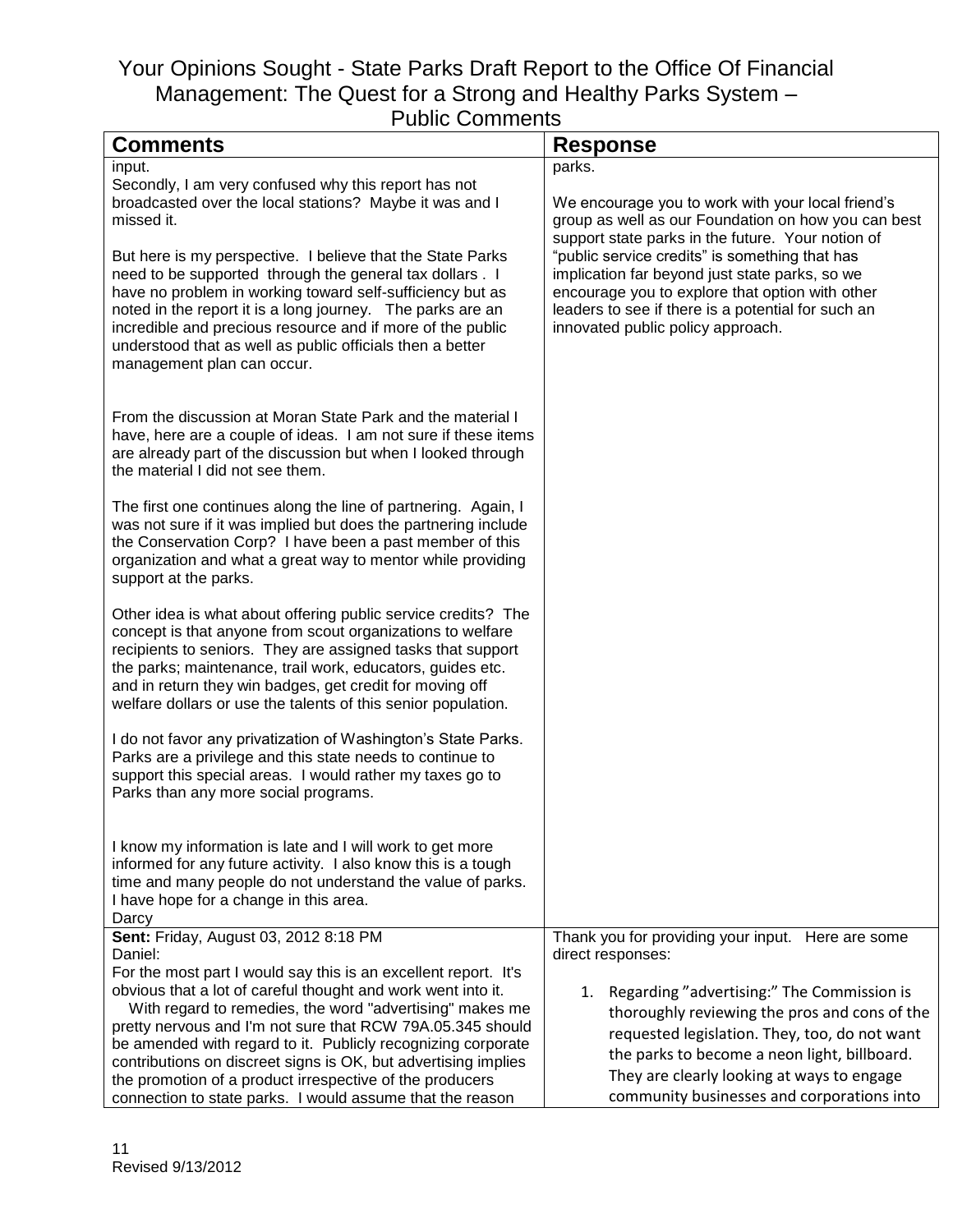| <b>Comments</b>                                                                                                                                                                                                                                                                                                                                                                                                                                                                                                                                                                                                                                                                                                                                                                                                                                                                                                                                                                                                                                                                                                                                                                                                                                                                                                                                                                                                                                                                                                                                                                                                                                                                                                                                                                                                                                                                                                                                                                                                                                                                                                                                                                                                                     | <b>Response</b>                                                                                                                                                                                                                                                                                                                                                                                                                                                                                                                                                                                                                                                                                                                                                                                                                                                                                                                                                                                                                                                                                                                                                                                                                                                                                                                                                                                                                                                          |
|-------------------------------------------------------------------------------------------------------------------------------------------------------------------------------------------------------------------------------------------------------------------------------------------------------------------------------------------------------------------------------------------------------------------------------------------------------------------------------------------------------------------------------------------------------------------------------------------------------------------------------------------------------------------------------------------------------------------------------------------------------------------------------------------------------------------------------------------------------------------------------------------------------------------------------------------------------------------------------------------------------------------------------------------------------------------------------------------------------------------------------------------------------------------------------------------------------------------------------------------------------------------------------------------------------------------------------------------------------------------------------------------------------------------------------------------------------------------------------------------------------------------------------------------------------------------------------------------------------------------------------------------------------------------------------------------------------------------------------------------------------------------------------------------------------------------------------------------------------------------------------------------------------------------------------------------------------------------------------------------------------------------------------------------------------------------------------------------------------------------------------------------------------------------------------------------------------------------------------------|--------------------------------------------------------------------------------------------------------------------------------------------------------------------------------------------------------------------------------------------------------------------------------------------------------------------------------------------------------------------------------------------------------------------------------------------------------------------------------------------------------------------------------------------------------------------------------------------------------------------------------------------------------------------------------------------------------------------------------------------------------------------------------------------------------------------------------------------------------------------------------------------------------------------------------------------------------------------------------------------------------------------------------------------------------------------------------------------------------------------------------------------------------------------------------------------------------------------------------------------------------------------------------------------------------------------------------------------------------------------------------------------------------------------------------------------------------------------------|
| why there is a prohibition on the use of contributions to<br>increase staffing must have stemmed from conflict of interest<br>problems in hiring. So I'm not sure we should eliminate that<br>one either.<br>I would hope that the request for additional staff to help<br>with data and analysis will be paid for out of the general fund<br>request. If these positions are necessary, they would only be<br>so because the legislature needs more data and analysis, not<br>because the public is requesting it. So I think that item<br>should be included in the general fund request.<br>I don't understand "inability to capture the market" in the<br>general fund request. State parks capture certain markets<br>quite well. The problem may have to do more with fully<br>understanding the market.<br>I would also hope that the mobile app and technology<br>"advances" remain a relatively low priority due to their<br>exorbitant costs and constant upgrades and changes. We<br>need to let some dust settle first before we commit to them.<br>Yes we should fully utilize the internet, since that is an<br>established technology, but smart phone and mobile app<br>technology is way too volatile to invest in right now or the<br>near future. I guess I'm with Aaron on this one. I don't think<br>we need to enable people to "stay connected" while in a<br>park. Let the cell phone companies deal with that.<br>I would like to see a little more detail on the stewardship<br>obligations and intangible benefits of state parks. This idea<br>that parks benefit those who never set foot in them is really<br>important and needs more emphasis.<br>Unfortunately, marketing the Discover Pass is probably<br>essential for now. Just yesterday I was in the office and<br>somebody was ranting about paying taxes and he should not<br>need to buy a pass to go to a park.<br>Do you have any examples of devoting state park lands to<br>income generation? It sounds awful, but if state parks owns<br>any such land that could be sacrificed in such a way, it would<br>be helpful to consider an example.<br>Keep up the good work keeping the gates open! I'll hug a<br>redwood on your behalf! | their park system and recognize their<br>support. It's important to note that when it<br>comes to donor recognition, the history of<br>the agency is replete with examples that have<br>come to be accepted. Moran State Park,<br>Rasar State Park and Milleryslvania have all<br>been named after donors.<br>The need for data to make business decisions<br>2.<br>is an ongoing and essential part of our<br>operations. For example, we must develop a<br>comprehensive facility condition data base in<br>order to define and prioritize our needs.<br>3.<br>We believe that the mobile app and other<br>technology measures can and should be no<br>less than net-revenue neutral. As technology<br>moves outdoors more and more with all our<br>recreation "competitors," it becomes an<br>experience that users simply expect.<br>Devoting lands to income generation is new<br>4.<br>for state parks. But there are plenty of<br>examples in Washington State where state<br>government turns over part of its land based<br>for income generation - the University of<br>Washington generates land leases from<br>downtown Seattle skyscrapers. DNR<br>generates income for the public schools,<br>counties and others.<br>Every effort the Commission engaged in will take<br>internal experts and external support, like yourself, to<br>keep state parks open. We will use the data as well to<br>tell State Parks' story to the legislature and the public. |
| Cris                                                                                                                                                                                                                                                                                                                                                                                                                                                                                                                                                                                                                                                                                                                                                                                                                                                                                                                                                                                                                                                                                                                                                                                                                                                                                                                                                                                                                                                                                                                                                                                                                                                                                                                                                                                                                                                                                                                                                                                                                                                                                                                                                                                                                                | State Parks appreciates your support and input.                                                                                                                                                                                                                                                                                                                                                                                                                                                                                                                                                                                                                                                                                                                                                                                                                                                                                                                                                                                                                                                                                                                                                                                                                                                                                                                                                                                                                          |
| Sent: Sat 8/4/2012 4:43 PM<br>Hello.<br>My only thought is that a \$35 pass is essentially prohibiting<br>poor people from visiting parks. Personally, I am living below<br>the poverty level, and it is not that I do not have \$30 to spend<br>on a Discover Pass. It is that I see spending that \$35 as a<br>luxury that I cannot afford. Therefore, I forgo a trip to the<br>national park in favor of not spending the money. It would be<br>nice to have a provision for those who are living below the<br>poverty levels.                                                                                                                                                                                                                                                                                                                                                                                                                                                                                                                                                                                                                                                                                                                                                                                                                                                                                                                                                                                                                                                                                                                                                                                                                                                                                                                                                                                                                                                                                                                                                                                                                                                                                                   | The Commission and the legislature, by no means,<br>wish to discourage anyone from experiencing this<br>state's natural and cultural resources including<br>recreational activities. Given the budget restraints, the<br>legislature devised the Discover Pass to help offset<br>costs to operate the parks.<br>The legislature also took into consideration parks is a<br>public asset that should be enjoyed by all. State Parks<br>offers twelve free days a year; all volunteers free<br>access after 24 hours of volunteering, provide free<br>access to foster parents, limited income seniors,<br>disabled and disabled veterans to all of our state                                                                                                                                                                                                                                                                                                                                                                                                                                                                                                                                                                                                                                                                                                                                                                                                              |
| I was horrified to discover that I could be ticketed for simply                                                                                                                                                                                                                                                                                                                                                                                                                                                                                                                                                                                                                                                                                                                                                                                                                                                                                                                                                                                                                                                                                                                                                                                                                                                                                                                                                                                                                                                                                                                                                                                                                                                                                                                                                                                                                                                                                                                                                                                                                                                                                                                                                                     | parks.                                                                                                                                                                                                                                                                                                                                                                                                                                                                                                                                                                                                                                                                                                                                                                                                                                                                                                                                                                                                                                                                                                                                                                                                                                                                                                                                                                                                                                                                   |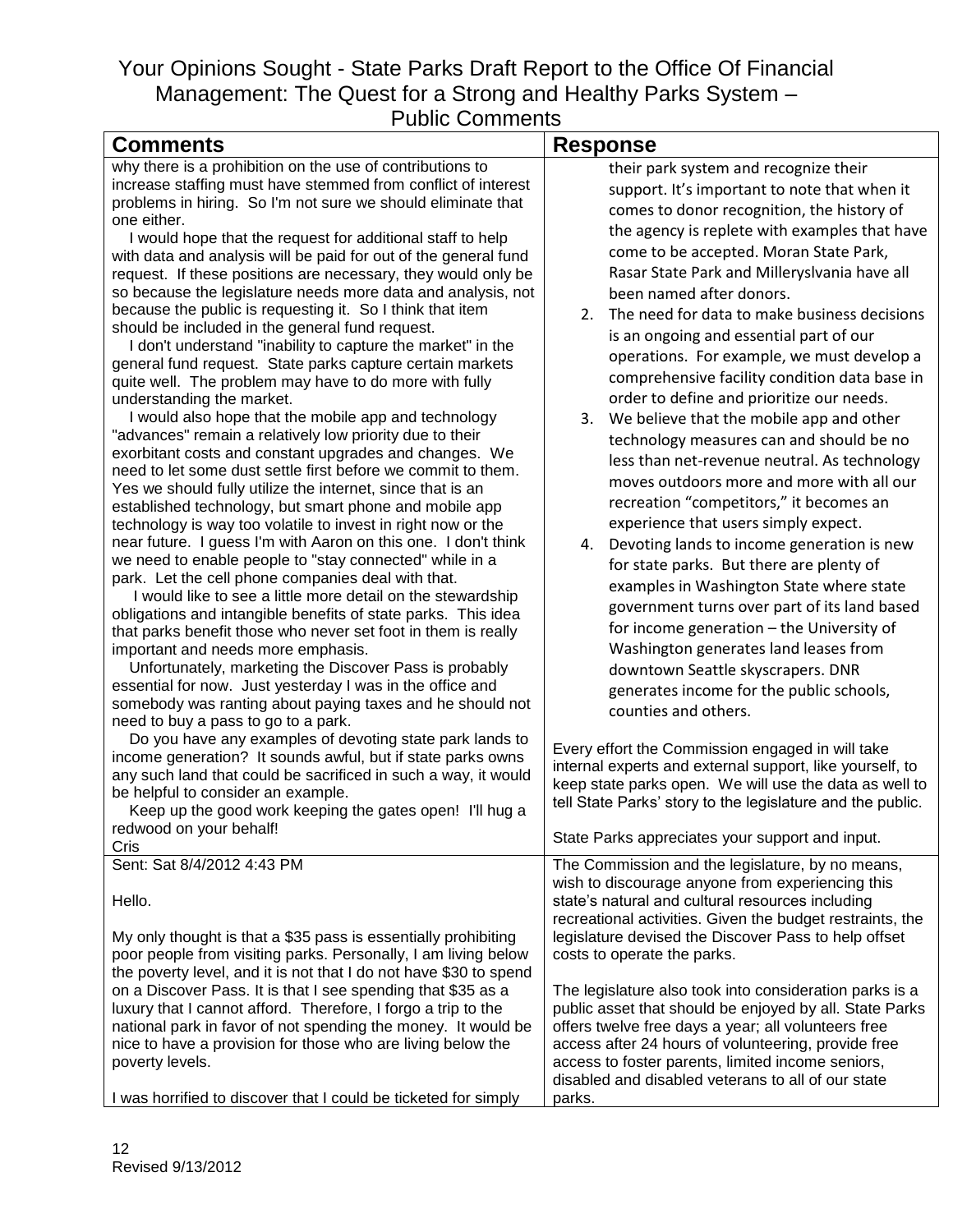| טוויוט טטוווווטוווט                                                                                                                                                                                                                                                                                                                                                                                                                                                                                                                                                                                                                                                                                                                                                                                                                                                                                                                                                                               |                                                                                                                                                                                                                                                                         |
|---------------------------------------------------------------------------------------------------------------------------------------------------------------------------------------------------------------------------------------------------------------------------------------------------------------------------------------------------------------------------------------------------------------------------------------------------------------------------------------------------------------------------------------------------------------------------------------------------------------------------------------------------------------------------------------------------------------------------------------------------------------------------------------------------------------------------------------------------------------------------------------------------------------------------------------------------------------------------------------------------|-------------------------------------------------------------------------------------------------------------------------------------------------------------------------------------------------------------------------------------------------------------------------|
| <b>Comments</b>                                                                                                                                                                                                                                                                                                                                                                                                                                                                                                                                                                                                                                                                                                                                                                                                                                                                                                                                                                                   | <b>Response</b>                                                                                                                                                                                                                                                         |
| driving through the park. This has completely prevented me<br>from doing one of the few things that gives me great pleasure<br>in life, which is exploring the beauty of nature. Please<br>consider a subsidy.                                                                                                                                                                                                                                                                                                                                                                                                                                                                                                                                                                                                                                                                                                                                                                                    | I encourage you to find out more about State Parks'<br>pass programs at www.parks.wa.gov/permits that<br>may meet your needs.                                                                                                                                           |
| Thank you, Daniel                                                                                                                                                                                                                                                                                                                                                                                                                                                                                                                                                                                                                                                                                                                                                                                                                                                                                                                                                                                 |                                                                                                                                                                                                                                                                         |
| Sent: Sunday, August 05, 2012 9:41 AM<br>First your report is to long and a history lesson is wastes<br>space.<br>Second giving 99 year leases is no good, stay with 40 yr.                                                                                                                                                                                                                                                                                                                                                                                                                                                                                                                                                                                                                                                                                                                                                                                                                       | Closing parks at this time would defeat the purpose of<br>generating revenue to offset operation cost. The<br>Commission does minimize park services during the<br>winter months and has gone to a seasonal base<br>workforce. This is the avenue that will be explored |
|                                                                                                                                                                                                                                                                                                                                                                                                                                                                                                                                                                                                                                                                                                                                                                                                                                                                                                                                                                                                   | before closing parks.                                                                                                                                                                                                                                                   |
| Third take Calif's approach to spend your income on the most<br>important costs and close the least profitable parks to build<br>more public support.<br>Gregg                                                                                                                                                                                                                                                                                                                                                                                                                                                                                                                                                                                                                                                                                                                                                                                                                                    | Regarding 99 year leases, we are holding off on<br>proposing that until we get data to support the need.                                                                                                                                                                |
| Sent: Sun 8/5/2012 11:38 AM                                                                                                                                                                                                                                                                                                                                                                                                                                                                                                                                                                                                                                                                                                                                                                                                                                                                                                                                                                       | If you haven't read Washington State Parks' "State of                                                                                                                                                                                                                   |
| Hi. I understand you are looking for input regarding your state<br>parks. I am from BC and enjoy your parks. I look forward to<br>continuing to enjoy them. Joanne                                                                                                                                                                                                                                                                                                                                                                                                                                                                                                                                                                                                                                                                                                                                                                                                                                | State Parks' Report, we encourage you to review this<br>report to gain an understanding of what is occurring to<br>the system. You can locate the report at<br>www.parks.wa.gov/beyond2013.                                                                             |
| Sent: Friday, August 03, 2012 2:06 PM                                                                                                                                                                                                                                                                                                                                                                                                                                                                                                                                                                                                                                                                                                                                                                                                                                                                                                                                                             | Thank you for your support and comments. General                                                                                                                                                                                                                        |
| Good afternoon.                                                                                                                                                                                                                                                                                                                                                                                                                                                                                                                                                                                                                                                                                                                                                                                                                                                                                                                                                                                   | state tax policy is beyond our ability to tackle in this<br>agency effort. But your passion and understanding of<br>the importance of state parks is shared by many                                                                                                     |
| I'd like to comment on the proposed funding mechanism for<br>parks. As a long term resident of Washington, since 1970,<br>I've come to realize as I've gotten older that our opportunities<br>for recreation and enjoyment of nature need to be one of our<br>top priorities. Without a fair paying job, safe and affordable<br>housing, and someplace to refresh and revitalize through<br>nature, we are incomplete as a society. The Washington<br>state parks system provides the third peg of this 3 legged<br>stool and without it, we will fall over, figuratively speaking.                                                                                                                                                                                                                                                                                                                                                                                                               | Washingtonians and visitors.                                                                                                                                                                                                                                            |
| You the commission are being dealt a foul hand by the<br>Washington state legislature who continue to prop up our<br>state's manufacturing companies, small ones like Boeing and<br>Microsoft, with tax breaks etc. Roll back a tiny percentage of<br>those tax breaks and you can fund parks at a sustainable<br>level. That level I think is what you the commission need to<br>come up with and then the public, if they care need to lobby<br>the legislature to fix the funding. I commend the commission<br>on taking a whack at a task that you shouldn't have to in a<br>mature and responsible manner, a manner in which our<br>legislature needs to operate on a bipartisan basis. Let's not<br>pretend we can think we can apply free market economy<br>thinking to something that is solely intended for public use,<br>figure out the sustainable operating level, then find tax based<br>revenues to fund say 75% of it.<br>Keep up the good work Commission and State Parks Staff, |                                                                                                                                                                                                                                                                         |
| there are people out here who support you!                                                                                                                                                                                                                                                                                                                                                                                                                                                                                                                                                                                                                                                                                                                                                                                                                                                                                                                                                        |                                                                                                                                                                                                                                                                         |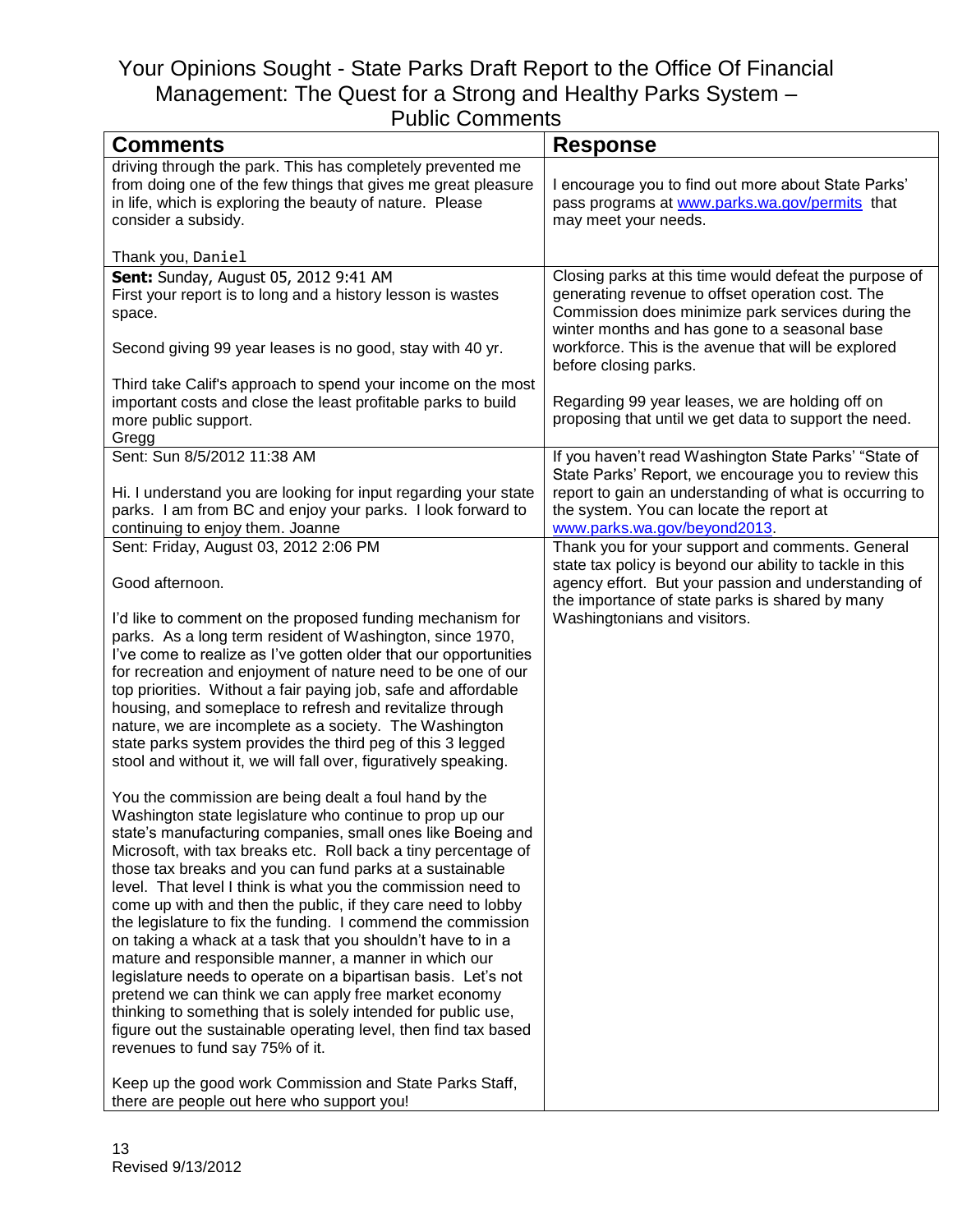| uviiu VVIIIIIUIIIu<br><b>Comments</b>                                                                                                                                                                                                                                                                                                                                                                                                                                                                                                                              |                                                                                                                                                                                                                                                                                                                                                                          |
|--------------------------------------------------------------------------------------------------------------------------------------------------------------------------------------------------------------------------------------------------------------------------------------------------------------------------------------------------------------------------------------------------------------------------------------------------------------------------------------------------------------------------------------------------------------------|--------------------------------------------------------------------------------------------------------------------------------------------------------------------------------------------------------------------------------------------------------------------------------------------------------------------------------------------------------------------------|
|                                                                                                                                                                                                                                                                                                                                                                                                                                                                                                                                                                    | <b>Response</b>                                                                                                                                                                                                                                                                                                                                                          |
| Daniel V.                                                                                                                                                                                                                                                                                                                                                                                                                                                                                                                                                          |                                                                                                                                                                                                                                                                                                                                                                          |
| Sent: Friday, August 03, 2012 5:01 PM                                                                                                                                                                                                                                                                                                                                                                                                                                                                                                                              | We will try to respond to each of your points:                                                                                                                                                                                                                                                                                                                           |
| Daniel,                                                                                                                                                                                                                                                                                                                                                                                                                                                                                                                                                            | 1. Regarding the number of lobbyists state parks<br>has on its payroll, the answer is we have one                                                                                                                                                                                                                                                                        |
| How often do you talk to individual legislators about park<br>funding? Who among them, besides Senator Seaquist,<br>supports funding parks from the general fund? How many<br>lobbyists does the commission have on payroll?<br>All the little nickel and dime revenue options listed in the draft<br>won't amount to a hill of beans. You must know that.                                                                                                                                                                                                         | person designated as a legislative liaison, in<br>the position of Director of Policy and<br>Intergovernmental Affairs. That person also<br>has many other functions within the agency.<br>The variety of revenue approaches proposed<br>2.<br>in the OFM Report do not, the Commission<br>concludes, eliminate the need for General                                      |
| The commission needs to mount a huge public relations<br>campaign so that the public will lobby their legislators to save<br>parks. That's the ONLY viable option I see at this point.                                                                                                                                                                                                                                                                                                                                                                             | Fund support. But they are not without<br>importance. The provided increased<br>potentials to not only earn money, but save                                                                                                                                                                                                                                              |
| I told the Commission last spring that the "Adventure Awaits"<br>web site is a waste of time and money. They assured me that<br>the web site was only part of a larger media campaign and<br>only a small portion of the \$157,000.00 was being spent on<br>internet advertising. Now, we're in the last month of summer<br>and I'm still waiting to see anything resembling a promotional<br>campaign.                                                                                                                                                            | money and build parks partners and<br>constituencies.<br>3. Your critique of our marketing efforts are<br>noted. State Parks realizes and agrees with<br>you the need to market the Discover Pass and<br>how essential the Park system to the public.<br>The agency hired a marketing coordinator five                                                                   |
| Surveys, meetings and hand-wringing are not going to get<br>the job done! Parks needs to put a face on the campaign.<br>Hire someone the people recognize and admire - be it a<br>sports figure or entertainer (NOT A POLITICIAN) and pay for<br>radio and TV spots promoting the Discover Pass. Let the<br>public know that the future of parks is in THEIR HANDS!<br>I believe the people are willing to support parks but the<br>Commission has totally failed to promote the Discover Pass<br>in a positive way. All I see are threats to close parks, threats | months ago, who has been engaged in<br>establishing promotional marketing methods.<br>The Commission also believes the public will<br>support the system, but it will take time for<br>folks to fully accept the change.<br>We do not concur with your statement that<br>4.<br>we have been doing nothing but threatening<br>park closures and more layoffs. In fact, we |
| to lay off more employees or threats to reduce services. No<br>wonder people aren't willing to buy passes!                                                                                                                                                                                                                                                                                                                                                                                                                                                         | have been diligent in saying continuously that<br>the Discover Pass, while not bringing in all the<br>revenues originally projected, is not a failure.                                                                                                                                                                                                                   |
| Clearly, a two-pronged approach is needed. One is to lobby<br>the legislature like Costco lobbied for liquor sales and two is<br>to run a promotion campaign for the Discover Pass that will<br>give the public a feeling that they are involved and they can<br>save the parks.                                                                                                                                                                                                                                                                                   | In fact, the OFM Report notes that we are<br>raising far more money with the Discover<br>Pass than other agencies are making with<br>their access fees.<br>5. If you wish to get involved with support for                                                                                                                                                               |
| John Y.                                                                                                                                                                                                                                                                                                                                                                                                                                                                                                                                                            | state parks, we suggest you contact your local<br>friends groups, the Parks Foundation, or<br>other support groups and individuals.                                                                                                                                                                                                                                      |
|                                                                                                                                                                                                                                                                                                                                                                                                                                                                                                                                                                    | Thank you so much for taking the time to share your<br>thoughts.                                                                                                                                                                                                                                                                                                         |
| Sent: Saturday, August 04, 2012 5:39 PM                                                                                                                                                                                                                                                                                                                                                                                                                                                                                                                            | Thank you for taking the time to review the draft<br>report. The Commission reviewed all comments and                                                                                                                                                                                                                                                                    |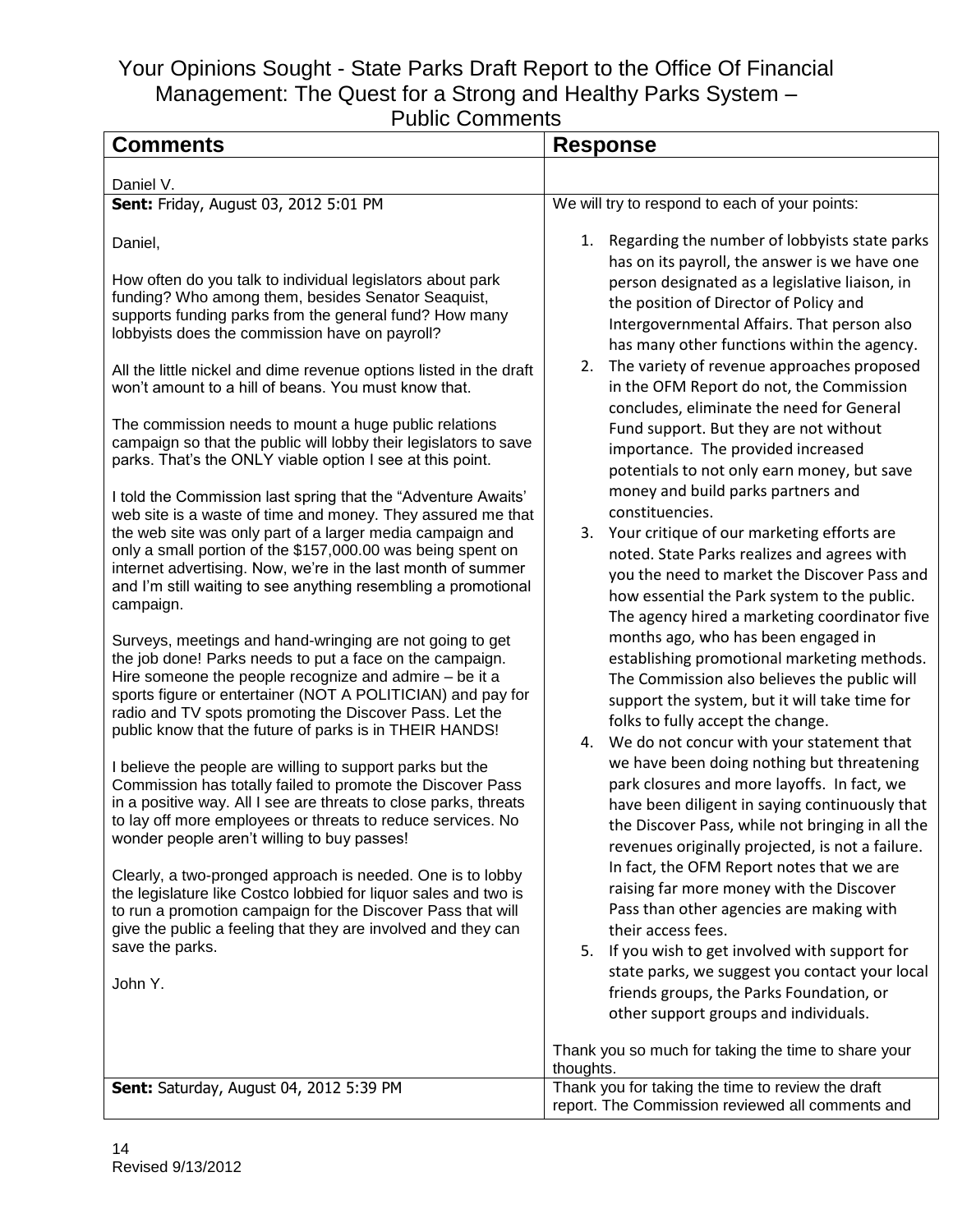| <b>Comments</b>                                                                                                                                                                                                                                                                                                                                                                                                                                                                                                                                                                                                                                                                                                                                                                                                                                                                                                                                                                                                                                                                                                                                                                                                                                                                                                                                                                                                                                                                                                                                                                              | <b>Response</b>                                                                                                                                                                                                                                                                                                                                                                                                                                                                                                                                                                                                                                                                                                                                                                                                                                                                                                                                                                                                                                                                                                                                           |
|----------------------------------------------------------------------------------------------------------------------------------------------------------------------------------------------------------------------------------------------------------------------------------------------------------------------------------------------------------------------------------------------------------------------------------------------------------------------------------------------------------------------------------------------------------------------------------------------------------------------------------------------------------------------------------------------------------------------------------------------------------------------------------------------------------------------------------------------------------------------------------------------------------------------------------------------------------------------------------------------------------------------------------------------------------------------------------------------------------------------------------------------------------------------------------------------------------------------------------------------------------------------------------------------------------------------------------------------------------------------------------------------------------------------------------------------------------------------------------------------------------------------------------------------------------------------------------------------|-----------------------------------------------------------------------------------------------------------------------------------------------------------------------------------------------------------------------------------------------------------------------------------------------------------------------------------------------------------------------------------------------------------------------------------------------------------------------------------------------------------------------------------------------------------------------------------------------------------------------------------------------------------------------------------------------------------------------------------------------------------------------------------------------------------------------------------------------------------------------------------------------------------------------------------------------------------------------------------------------------------------------------------------------------------------------------------------------------------------------------------------------------------|
| Thank you for providing the opportunity to read the draft<br>proposal. I fully support the idea to request \$18 million from<br>the General Fund for the next biennium. I believe it is<br>necessary, & I want my taxes to help fund<br>state<br>parks. I don't find anything in the proposals that I disagree<br>with, though I'm sad that parks must shift into money-making<br>mode, especially in certain parks. I hope the projected<br>partnerships with friends groups and non-profits work out.<br>There are so many places competing for one's volunteer<br>time.<br>I do hope the legislature listens to your request and plans for<br>sustaining the system.                                                                                                                                                                                                                                                                                                                                                                                                                                                                                                                                                                                                                                                                                                                                                                                                                                                                                                                      | incorporated doable changes. The final report is<br>available for your review at<br>www.parks.wa.gov/beyond2013 "State of State Parks'<br>final report.<br>The concern you express about shifting to "money-<br>making mode" is shared by many, and it will be a<br>challenge for state parks to both generate additional<br>revenues and maintain the quality of the experience<br>people seek when they go to a park.                                                                                                                                                                                                                                                                                                                                                                                                                                                                                                                                                                                                                                                                                                                                   |
| Julia                                                                                                                                                                                                                                                                                                                                                                                                                                                                                                                                                                                                                                                                                                                                                                                                                                                                                                                                                                                                                                                                                                                                                                                                                                                                                                                                                                                                                                                                                                                                                                                        |                                                                                                                                                                                                                                                                                                                                                                                                                                                                                                                                                                                                                                                                                                                                                                                                                                                                                                                                                                                                                                                                                                                                                           |
| Sent: Sunday, August 05, 2012 1:39 PM<br>I spent the early part of the morning in Riverside and<br>pondered your report.<br>The State of Washington park system is surely having a<br>financial crisis because there is no guaranteed funding source<br>unlike Oregon state parks which receives<br>part of the Oregon lottery.<br>The draft plan, as written wants the Washington state park<br>system self sufficient and it appears you plan on making<br>Riverside a test case. Sadly, there is very little potential for<br>income sources at state parks but some things really stick<br>out. First, the camping fees will have to increased and any<br>large groups which use the park; i.e. scouts, national guard,<br>historic groups which reenact Civil war etc should pay a fee<br>to use the park.<br>There is one funding source at Riverside which stands<br>out like no other. Riverside State Park should receive all<br>funds from any large term lease of state park land and I am<br>specifically talking about the lease costs of the Spokane Rifle<br>Club which uses state park land. This money should not go<br>to the state general fund but be returned to the park.<br>Does Riverside receive the money for the lease of the horse<br>rental company located entirely within the park. The park<br>should receive the money for any use of the any park land.<br>The same type of funding at Mount Spokane stands out and<br>that park should receive the all lease money from the lease<br>of Mount Spokane land for skiing and any other winter<br>activities. | The Commission appreciates you taking the time to<br>review the draft OFM Report. You provide many<br>concrete suggestions that we either have been<br>pursuing or can in the future. Thank you very much.<br>In regards to your statement relating to Riverside and<br>Mt. Spokane State Parks, State Parks receives<br>compensation for non-recreational uses of park land.<br>All the examples you've identified, but one, pay parks<br>for the use of public lands. As far as the "recreational"<br>examples you've referenced, they also pay parks to<br>operate recreational concessions. Rentals of cabins is<br>happening throughout our system, and we will do so at<br>Riverside, in balance with other uses for those cabins,<br>including ranger housing.<br>The only use you've talked about that does not<br>compensate parks for their activities is the Spokane<br>Rifle Club. This club holds a perpetual lease for the<br>lands they occupy and this lease was executed<br>decades ago prior to parks taking ownership of the<br>property. The lease legally allows this group to occupy<br>the property with no compensation to parks. |
| Besides the increase of camping fees, is there a long term<br>plan to rent out any of the log cabins and houses or<br>buildings, (which can be converted for occupancy) on a short                                                                                                                                                                                                                                                                                                                                                                                                                                                                                                                                                                                                                                                                                                                                                                                                                                                                                                                                                                                                                                                                                                                                                                                                                                                                                                                                                                                                           |                                                                                                                                                                                                                                                                                                                                                                                                                                                                                                                                                                                                                                                                                                                                                                                                                                                                                                                                                                                                                                                                                                                                                           |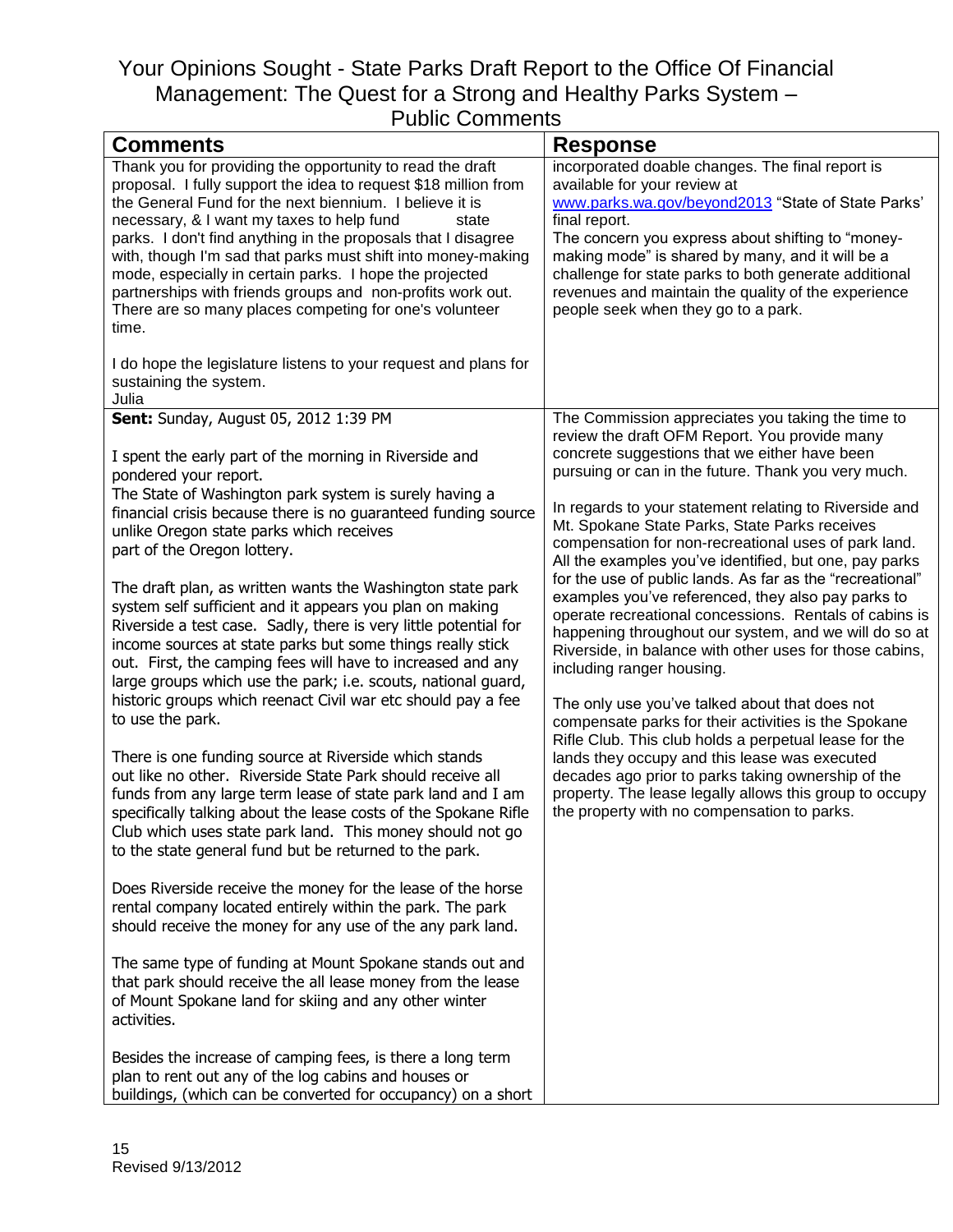| <u>F UNIIU VUITIITIEITIS</u>                                                                                                                                                                                                                                                                                                                                                                                                                                                                                                                                                                                                                                                                                                                                                                                                                                                                                                                      |                                                                                                                                                                                                                                                                                                                                            |
|---------------------------------------------------------------------------------------------------------------------------------------------------------------------------------------------------------------------------------------------------------------------------------------------------------------------------------------------------------------------------------------------------------------------------------------------------------------------------------------------------------------------------------------------------------------------------------------------------------------------------------------------------------------------------------------------------------------------------------------------------------------------------------------------------------------------------------------------------------------------------------------------------------------------------------------------------|--------------------------------------------------------------------------------------------------------------------------------------------------------------------------------------------------------------------------------------------------------------------------------------------------------------------------------------------|
| <b>Comments</b>                                                                                                                                                                                                                                                                                                                                                                                                                                                                                                                                                                                                                                                                                                                                                                                                                                                                                                                                   | <b>Response</b>                                                                                                                                                                                                                                                                                                                            |
| term basis. There is the potential for income similar to the<br>renting of state owned light houses.                                                                                                                                                                                                                                                                                                                                                                                                                                                                                                                                                                                                                                                                                                                                                                                                                                              |                                                                                                                                                                                                                                                                                                                                            |
| Did Riverside State Park receive any money for the sanitary<br>sewer system which crosses the park land. The sewer<br>system serves the new Plese realty housing development. If<br>not, there should have been some financial compensation<br>and actually there should always be an ongoing fee for any<br>type of utility corridor. How is Riverside Park compensated<br>for the Chevron oil pipeline and the Bonneville large electric<br>power lines which cross state park land?                                                                                                                                                                                                                                                                                                                                                                                                                                                            |                                                                                                                                                                                                                                                                                                                                            |
| I like the idea of operating the land for DNR and Avista for a<br>fee. This idea is very sound and I see the same potential on<br>the other end.<br>Riverside State Park is unique in the fact a good portion of<br>the park land is on both sides of the Spokane River which<br>should be managed for fishing between the Park and<br>Department of Fish and Wildlife and between The Spokane<br>City Park system. The city has a boat launch system in<br>Hangman Valley close to downtown and below Monroe Street<br>Falls; however is not managed very well. Two of the takeout<br>points are actually located in Riverside State Park; one of<br>which is called Plese flats. Why not offer to manage the river<br>corridor for the city park system similar to your managing<br>DNR and Avista land on the other end of the river and charge<br>fees for the boat launch and retrieval?<br>I hope my comments were helpful in some fashion. |                                                                                                                                                                                                                                                                                                                                            |
| Thomas                                                                                                                                                                                                                                                                                                                                                                                                                                                                                                                                                                                                                                                                                                                                                                                                                                                                                                                                            |                                                                                                                                                                                                                                                                                                                                            |
| Sent: Sunday, August 05, 2012 3:10 PM                                                                                                                                                                                                                                                                                                                                                                                                                                                                                                                                                                                                                                                                                                                                                                                                                                                                                                             | The Commission reviewed everyone's comments and                                                                                                                                                                                                                                                                                            |
| I am a supporter and user of the parks system. WE have the<br>most beautiful parks in the nation, in my opinion I have<br>been to many state parks as I travel around the nation.<br>These along with Oregon are great. But this comes with a<br>price. I hope that the budget call for this period will be<br>approved. If there is someone I can write also regarding this<br>issue, please let me know.                                                                                                                                                                                                                                                                                                                                                                                                                                                                                                                                        | appreciates you taking the time to read the report.<br>In terms of advocacy, you can certainly contact your<br>legislators, the governor, the Parks Foundation,<br>Friends Groups, or other parks, recreation,<br>conservation supporters to see how you can best help.<br>Thank you for your support in helping keep state parks<br>open. |
| Thank you for including me in your mailings.<br>David K.                                                                                                                                                                                                                                                                                                                                                                                                                                                                                                                                                                                                                                                                                                                                                                                                                                                                                          |                                                                                                                                                                                                                                                                                                                                            |
| Sent: Sunday, August 05, 2012 3:58 PM<br>Plans to fully or partly privatize Fort Warden State Park must<br>be scrapped. The Park is a common resource and must not<br>be exploited by for-profit investors.<br>Funding shortfalls are not unique to our State Parks. We're                                                                                                                                                                                                                                                                                                                                                                                                                                                                                                                                                                                                                                                                        | The Commission is exploring co-management at Fort<br>Worden with a local public development authority<br>(PDA), but no final decisions have been made.<br>Regarding prioritizing parks funding in comparison to<br>other needed public services, we understand that the<br>legislature and governor have very difficult choices to         |
|                                                                                                                                                                                                                                                                                                                                                                                                                                                                                                                                                                                                                                                                                                                                                                                                                                                                                                                                                   | make. The Commission has stated that some public                                                                                                                                                                                                                                                                                           |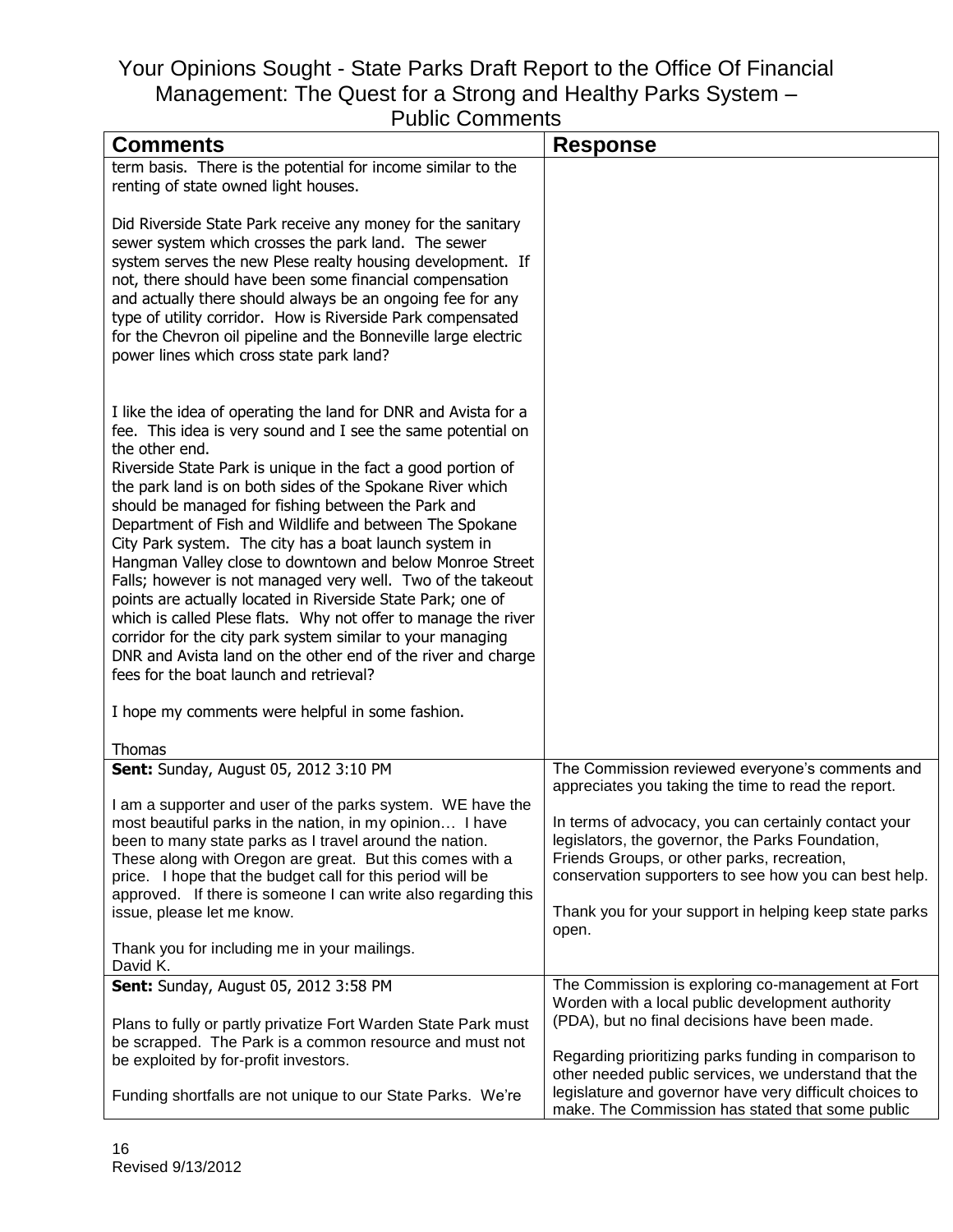| <b>Comments</b>                                                                                                                                                                                                                                                                                                                                                                                                                                                                                                                                                                                                                                                                                                                                                                                                                                                                                                                                                                                                                                                                                                                                                                                                                                                   | <b>Response</b>                                                                                                                                                                                                                                                                                                                                                                                                                                                                                                                                                                                                                                                                                                                                                                                                                                                        |
|-------------------------------------------------------------------------------------------------------------------------------------------------------------------------------------------------------------------------------------------------------------------------------------------------------------------------------------------------------------------------------------------------------------------------------------------------------------------------------------------------------------------------------------------------------------------------------------------------------------------------------------------------------------------------------------------------------------------------------------------------------------------------------------------------------------------------------------------------------------------------------------------------------------------------------------------------------------------------------------------------------------------------------------------------------------------------------------------------------------------------------------------------------------------------------------------------------------------------------------------------------------------|------------------------------------------------------------------------------------------------------------------------------------------------------------------------------------------------------------------------------------------------------------------------------------------------------------------------------------------------------------------------------------------------------------------------------------------------------------------------------------------------------------------------------------------------------------------------------------------------------------------------------------------------------------------------------------------------------------------------------------------------------------------------------------------------------------------------------------------------------------------------|
| seeing them in education, social services, and other essential<br>programs. The problem is not our State Parks. The problem<br>is a legislature, a Congress, and a business community all<br>geared to corporatism. When it comes to war Congress<br>always finds the funds. And how about those Bush tax cuts?<br>Then, of course, there are the bank bailouts. Our legislature<br>must demand that Congress stop throwing our money at war<br>profiteers. It must demand an end to the tax cuts. It must<br>proclaim that "too big to fail" is a public relations gimmick that<br>lacks credibility. We must have an activist legislature that<br>works for the 99%, not the 1%. Ditto for every agency,<br>department, or service in the state [and nation].<br>There are reasonable solutions. All it takes are lawmakers<br>willing to do what is just. The savings I have outlined would<br>allow the federal treasury to return hundreds of billions of<br>discretionary dollars to states. Alas, we've become a<br>warring, corporatist nation. The needs of everyday people are<br>sacrificed to the gods of profit.<br>Here in our little corner of the world we must reject<br>privatization and exploitation of our common resources,<br>period! Rich | funding is needed on and ongoing basis for the<br>agency to meets its obligations. The Commission does<br>not believe that complete privatization of the parks<br>system is either feasible or desirable, but that visitors<br>receiving some park services - such as camping -<br>can and should pay much of their own costs, and<br>other services - such as protection of significant and<br>sensitive cultural heritage assets - are the<br>responsibility of all Washingtonians.                                                                                                                                                                                                                                                                                                                                                                                  |
| Sent: Monday, August 06, 2012 8:04 AM<br>I have read the report and find that the entire state park<br>system is a travesty. The state seizes land from the public,<br>uses tax money to support the system and then charges a<br>user fee for people who wish to utilize the parks. We're<br>already paying taxes, and then paying a tax on top of that.<br>My suggestion is that the state divest itself of public lands<br>that it cannot support on the given subsidy. If it cannot get<br>funds from that subsidy then it should divest itself of ALL<br>public lands.<br>Bruce P.                                                                                                                                                                                                                                                                                                                                                                                                                                                                                                                                                                                                                                                                           | Thank you for sharing your thoughts. We will try to<br>respond to some of your specific complaints about the<br>state park system and agency.<br>While State Parks technically has condemnation<br>1.<br>authority, virtually none of the system was<br>acquired through eminent domain. The system<br>was developed mostly through private donations<br>and intergovernmental transfers, and to a lessor,<br>though significant extent through purchase.<br>Revenues from the Discover Pass are not used to<br>2.<br>pay off land purchases, but are exclusively used<br>to keep parks open and facilities maintained. This<br>is not a historic bill, but an ongoing cost.<br>We would expect that divesting of public lands,<br>3.<br>while possible in many cases, would be met with<br>extraordinary opposition by those enjoying the<br>benefits of state parks. |
| Sent: Monday, August 06, 2012 8:49 AM<br>Hi Daniel,                                                                                                                                                                                                                                                                                                                                                                                                                                                                                                                                                                                                                                                                                                                                                                                                                                                                                                                                                                                                                                                                                                                                                                                                               | Thank you for reading the draft report and providing<br>input. We will attempt to respond to the key<br>points/questions you raise.                                                                                                                                                                                                                                                                                                                                                                                                                                                                                                                                                                                                                                                                                                                                    |
| I did get the report but it's been tough to find the time to read<br>it all. I finally got through it all last night.<br>I guess my first thought or rather feeling is that this is still not<br>an optimistic or realistic approach. Our park feels so fractured                                                                                                                                                                                                                                                                                                                                                                                                                                                                                                                                                                                                                                                                                                                                                                                                                                                                                                                                                                                                 | 1. Your description of the "fractured" capacity to<br>support our parks is something that many within<br>State Parks feel as well.<br>The purpose of the OFM Report was not to "fight"<br>2.                                                                                                                                                                                                                                                                                                                                                                                                                                                                                                                                                                                                                                                                           |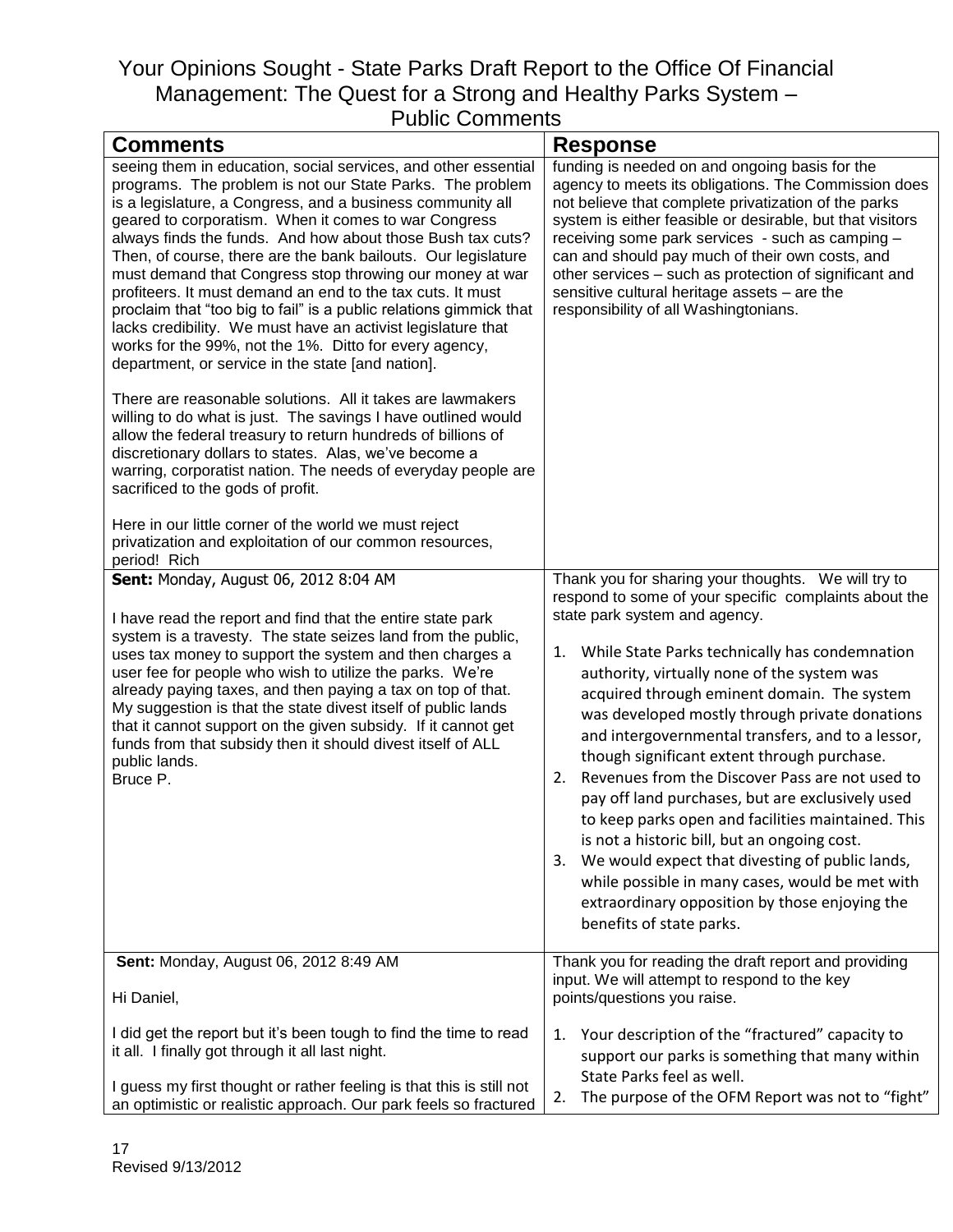| uviiu VVIIIIIVIII                                                                                                                                                                                                                                                                                                                                                                                                                                                                                                                                                                                                                                                                                                                                                                                                                                                  |                                                                                                                                                                                                                                                                                                                                                                                                                                                                                                                                                                                                                                                                    |
|--------------------------------------------------------------------------------------------------------------------------------------------------------------------------------------------------------------------------------------------------------------------------------------------------------------------------------------------------------------------------------------------------------------------------------------------------------------------------------------------------------------------------------------------------------------------------------------------------------------------------------------------------------------------------------------------------------------------------------------------------------------------------------------------------------------------------------------------------------------------|--------------------------------------------------------------------------------------------------------------------------------------------------------------------------------------------------------------------------------------------------------------------------------------------------------------------------------------------------------------------------------------------------------------------------------------------------------------------------------------------------------------------------------------------------------------------------------------------------------------------------------------------------------------------|
| <b>Comments</b>                                                                                                                                                                                                                                                                                                                                                                                                                                                                                                                                                                                                                                                                                                                                                                                                                                                    | <b>Response</b>                                                                                                                                                                                                                                                                                                                                                                                                                                                                                                                                                                                                                                                    |
| and understaffed. Our volunteer capacity is past the<br>maximum and not sustainable. We are doing more than what<br>is typically required because we love our park and support<br>our rangers.                                                                                                                                                                                                                                                                                                                                                                                                                                                                                                                                                                                                                                                                     | for parks, but to respond to the legislature's and<br>governor's request for a status report on how we<br>are making progress on moving toward self-<br>sufficiency and what help we need from the                                                                                                                                                                                                                                                                                                                                                                                                                                                                 |
| The report doesn't seem to be fighting for funds, but rather<br>explaining softly all the things that we already know.                                                                                                                                                                                                                                                                                                                                                                                                                                                                                                                                                                                                                                                                                                                                             | legislature to be successful in that direction. The<br>Commission concluded that full self-sufficiency is<br>not feasible or desirable.                                                                                                                                                                                                                                                                                                                                                                                                                                                                                                                            |
| Here are some snapshot notes from reading this report:<br>Increase fees or add special services to parks, like the ability<br>to partner with "glamping" outfitters.<br>As for 40 million not 18 million- I thought the figure was 40<br>million. Can't we ask and fight for the sky because we<br>already know they'll provide less, if anything?<br>Pursue the mandatory fee on tab renewals. Why not put<br>money into educating the public about the state of state parks<br>and the need to support them, instead of spending money on<br>consultants and web designers? The web- a lot to compete<br>with-if you educated people about the future and important of<br>parks it seems like a wiser way to spend funds. Why not use<br>the Friends sites to add to the visitor experience. Why not<br>make the parks.wa.gov page more friendly and interesting | It is important to note that the Commission did<br>3.<br>not just ask for \$18 million in General Fund.<br>Rather, it said that \$18 million is what we need<br>based on revenue assumptions laid out in the<br>report and that it intends to revise the request as<br>new data about revenue emerges.<br>Regarding your suggestion for increased<br>4.<br>mandatory fees: In order to establish such a new<br>fee, a two-thirds vote in both houses of the<br>legislature would be necessary. This is because<br>the public has voted for this requirement by<br>initiative in 2010. If we request that a \$30 tab<br>renewal donation be mandatory, this will is |
| instead of "stuffy" reservations. I just don't agree with money<br>spent to "sell" parks. I'd rather see education!                                                                                                                                                                                                                                                                                                                                                                                                                                                                                                                                                                                                                                                                                                                                                | considered a "tax" and subject to the two-thirds<br>majority vote.                                                                                                                                                                                                                                                                                                                                                                                                                                                                                                                                                                                                 |
| Why does the Commission believe that state parks does not<br>need and should not go back to previous levels? Are parks<br>not important to them? The public believes taxes should<br>support parks for everyone. Why are big business that are<br>making good money getting tax breaks and park funding is<br>getting cut?                                                                                                                                                                                                                                                                                                                                                                                                                                                                                                                                         | Decisions on where and how to spend money on<br>5.<br>public education and marketing are complex, with<br>many different opinions on what is most<br>effective. State Parks has hired a marketing<br>coordinator to help the agency work through<br>these issues.                                                                                                                                                                                                                                                                                                                                                                                                  |
| Make the Discover Pass mandatory on license renewals and<br>out of state visitors pay a \$10 fee or \$30 annual pass if they<br>choose-but don't penalize out of state visitors like Idaho. We<br>want visitors. If the pass was mandatory, taken care of when<br>one renews their tabs then it would cut down on the costs of<br>administering the pass.                                                                                                                                                                                                                                                                                                                                                                                                                                                                                                          | You desire the agency to ask for more general<br>6.<br>fund support. The Commission believes that State<br>Parks need not $-$ and should not $-$ go back to<br>previous levels of tax financing, and a right<br>mixture of funding sources to sustain the Park<br>System. But at this time, we don't know exactly                                                                                                                                                                                                                                                                                                                                                  |
| The Michigan Parks example should be worded such that it<br>isn't glamorized but more directly set forth as unattainable for<br>Washington. Sure it's great they can brag, but they are<br>unique not an example.                                                                                                                                                                                                                                                                                                                                                                                                                                                                                                                                                                                                                                                  | what that right mix is. Whether it is \$18 million<br>or \$40 million or another amount in the general<br>fund, will be based on the more accurate<br>forecasts of revenue generation, which can only                                                                                                                                                                                                                                                                                                                                                                                                                                                              |
| It's pretty sad that only 150 people provided comments in a<br>state with a population of more than 6 million people. People<br>do care, but they are busy and you have to get in their face-<br>person to person.                                                                                                                                                                                                                                                                                                                                                                                                                                                                                                                                                                                                                                                 | be achieved through the power of experience.<br>We appreciate your support and ideas. Thank you.                                                                                                                                                                                                                                                                                                                                                                                                                                                                                                                                                                   |
| Volunteers and Friends groups are a great way to add to the<br>park but not a manner in which to maintain our parks. There<br>are creative partnerships, but it's not just to sell the Discover                                                                                                                                                                                                                                                                                                                                                                                                                                                                                                                                                                                                                                                                    |                                                                                                                                                                                                                                                                                                                                                                                                                                                                                                                                                                                                                                                                    |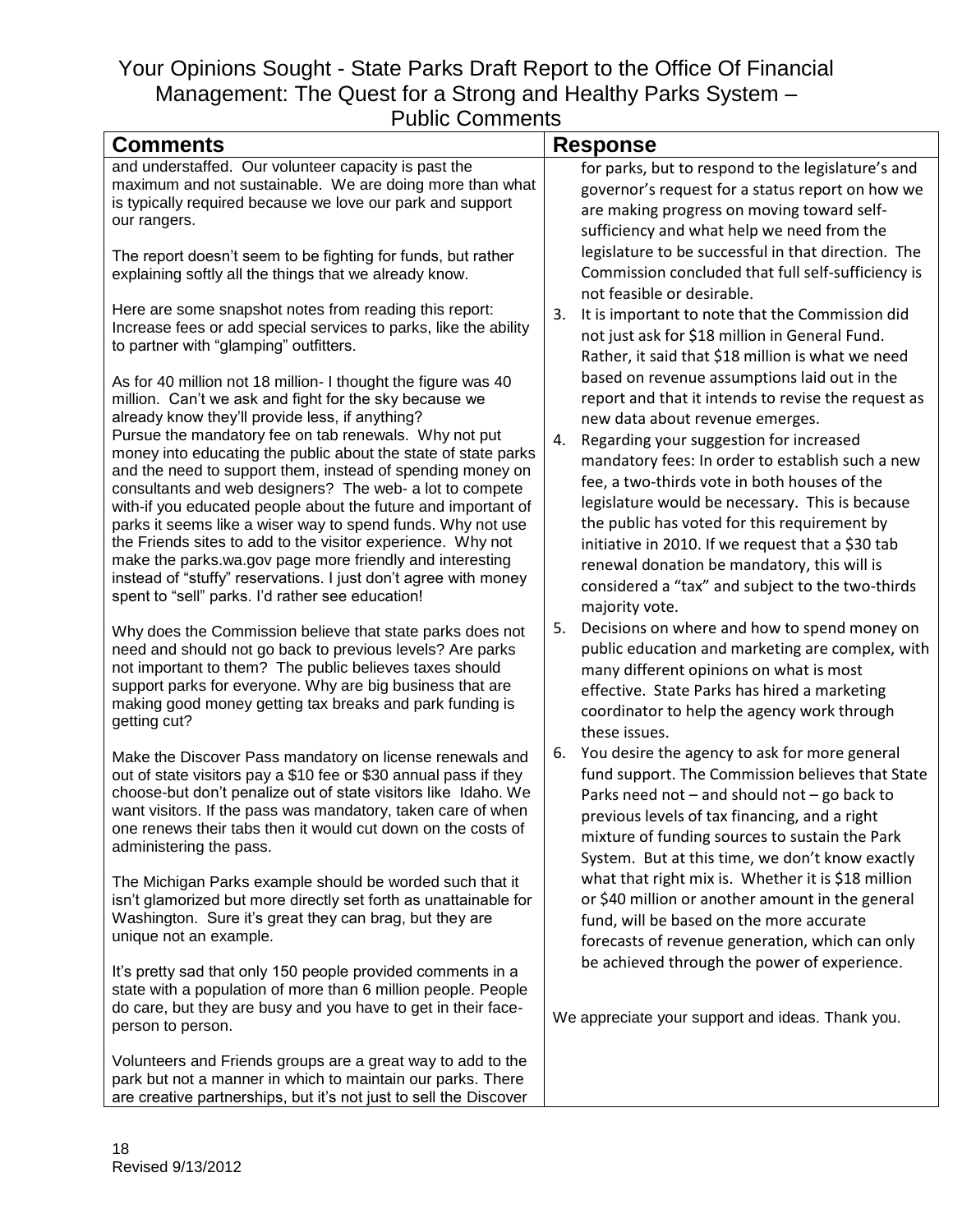| Comments                                                                                                                        | <b>Response</b>                                         |
|---------------------------------------------------------------------------------------------------------------------------------|---------------------------------------------------------|
| Pass. We need to invest in our parks and nurture                                                                                |                                                         |
| relationships that will support parks.                                                                                          |                                                         |
|                                                                                                                                 |                                                         |
| I know you really want to sell the Discover Pass and do                                                                         |                                                         |
| everything you can to have parks and volunteers boost sales,                                                                    |                                                         |
| but that can't be the only solution.                                                                                            |                                                         |
|                                                                                                                                 |                                                         |
| Finally, I wish the [sic] ask was 40 million not a mere 18.                                                                     |                                                         |
| Thanks for your time Daniel and all that you are struggling to                                                                  |                                                         |
| do. I really hope there will be a difference, but my fear is that                                                               |                                                         |
| you won't hear from the number of people you need to make                                                                       |                                                         |
| an impact and parks will slip silently away. When the crisis                                                                    |                                                         |
| hits home people will wonder why because they missed it in                                                                      |                                                         |
| the media.                                                                                                                      |                                                         |
|                                                                                                                                 |                                                         |
| Thanks,                                                                                                                         |                                                         |
| Michel                                                                                                                          |                                                         |
| Sent: Tuesday, August 07, 2012 9:54 AM                                                                                          | Your tax dollars have in the past helped support State  |
|                                                                                                                                 | Parks. State Parks is faced with finding new ways to    |
| It is a brutal reality that when people come to visit the parks                                                                 | generate revenue to keep parks open. The legislature    |
| they must pay. As pointed out in the plan, myself and so                                                                        | devised the Discover Pass to help replace the general   |
| many others look as state parks as being free or should be                                                                      | fund tax dollars. This is no surprise to us, as most    |
| as it is the last enjoyment often a struggling family can have.                                                                 | state parks systems across the country are operated     |
| Movie prices are out, forget going to the mall and amusement                                                                    | by a mix of funding sources. Washington State Parks     |
| parks and sporting events are out of reach for many families                                                                    | now needs to look at other funding resources, too.      |
| such as mine. I browsed thru the report and cannot really                                                                       | In regards to being uncertain where to purchase a       |
| grasp the depth of the problem. I do know that when people                                                                      | Discover Pass, there are approximately 600 vendors      |
| ask me where to buy passes, I just don't know. I say the sign<br>up at the Vehicle licensing department saying they didn't sell | assisting with the sale of the Discover Pass, including |
| the passes. Here are some ideas that may be addressed                                                                           | WILD vendors who also sell clamming and fishing         |
| already but I am doing my part to share.                                                                                        | licenses. Please visit State Parks' web site at         |
| 1) Why not have the park passes sold where the                                                                                  | http://www.discoverpass.wa.gov/ for more details        |
| clamming licenses and fishing licenses are sold or                                                                              | about the point-of-sale locations and other valuable    |
| make a way to combine them in a "family" package                                                                                | pass information.                                       |
| 2) Maybe Visitors Bureaus would be a good place to                                                                              | We have passed on your suggestions, along with all      |
| sell them.                                                                                                                      | other suggestions, to our marketing coordinator.        |
| Seems like once you get to the park there should be a place                                                                     |                                                         |
| to buy them, maybe a ticket machine? Being a local I wanted                                                                     | Again, thank you for supporting your State Parks        |
| to take a client to the lighthouse but had to have the pass and                                                                 | system and especially planting grass roots in your      |
| couldn't figure out how to easily get one. I was very put off by                                                                | community.                                              |
| this.                                                                                                                           |                                                         |
| After reading the shortfall doom, I am a Realtor, and I think I'll                                                              |                                                         |
| start including a park pass in my Welcome Home package so                                                                       |                                                         |
| people can enjoy without all the hassle. Maybe small grass<br>roots efforts such as this could help if I can figure out where   |                                                         |
| to buy them.                                                                                                                    |                                                         |
|                                                                                                                                 |                                                         |
| Very truly yours,                                                                                                               |                                                         |
| Char                                                                                                                            |                                                         |
| Date: August 7, 2012 1:52:30 PM PDT                                                                                             | These comments were all shared with our                 |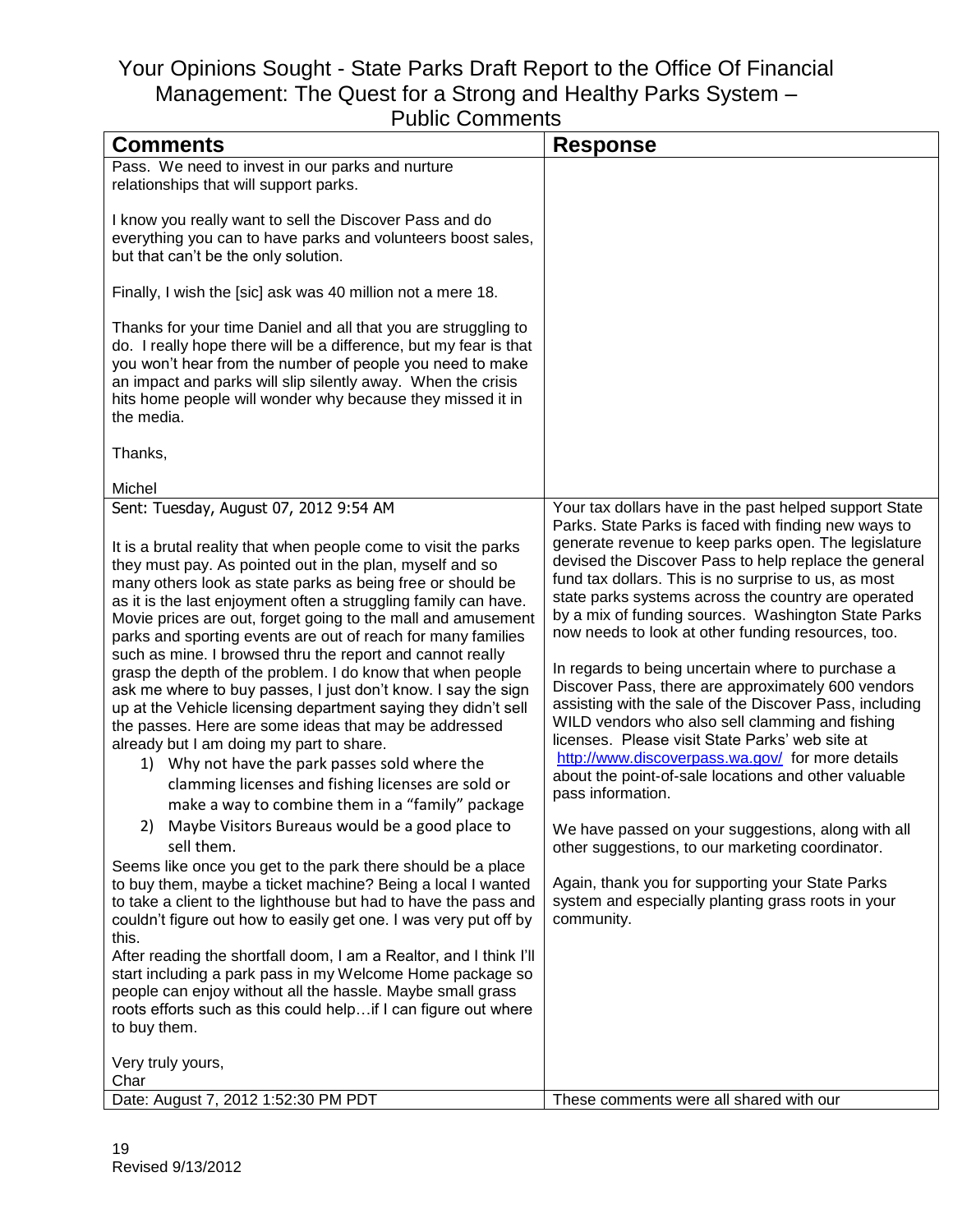| <b>Comments</b>                                                                                                                                                                                                                                                                                                                                                                                           | <b>Response</b>                                                                                                                                                            |
|-----------------------------------------------------------------------------------------------------------------------------------------------------------------------------------------------------------------------------------------------------------------------------------------------------------------------------------------------------------------------------------------------------------|----------------------------------------------------------------------------------------------------------------------------------------------------------------------------|
| Hello Pat,                                                                                                                                                                                                                                                                                                                                                                                                | Commission. Thank you for your support and<br>opinions.                                                                                                                    |
| As promised, attached are my comments and sticky notes on<br>the draft document which will go to OFM.                                                                                                                                                                                                                                                                                                     |                                                                                                                                                                            |
| The report is thorough and insightful. The message is clear<br>that it is unrealistic to try and implement a user fee only<br>system in 2 years. It is also clear that the Discover Pass will<br>not reach the needed levels to fund the parks at the present<br>time, and may never be enough to fund them.                                                                                              |                                                                                                                                                                            |
| At some point, the Commission, Legislature and the<br>Governor is going to have to decide what value they place on<br>the Washington State Park system. This cannot be just a<br>good show for the state park centennial, but a true<br>commitment to a vital asset that is a tangible resource of<br>health, education, conservation and general welfare to the<br>citizenry and our visitors.           |                                                                                                                                                                            |
| The public should not have to demonstrate or call to action or<br>cry out for something that rightfully and historically belongs to<br>them. We have our representatives to do that for us. We<br>should and will support our local parks when needed with<br>community based events that should be viewed an<br>expression of appreciation and commitment - not as a<br>requirement to keep a park open. |                                                                                                                                                                            |
| I hope you will share these comments with your fellow<br>Commissioners along with our thanks for chance to review<br>the draft. We look forward to the final document, and to hear<br>how Kopachuck will be restored in the coming months.<br>Linda                                                                                                                                                       |                                                                                                                                                                            |
| Sent: Wednesday, August 08, 2012 10:11 AM                                                                                                                                                                                                                                                                                                                                                                 | Thank you for sharing your concerns regarding the RV                                                                                                                       |
| Daniel,                                                                                                                                                                                                                                                                                                                                                                                                   | accessibility and the upkeep amenities at state parks.<br>State Parks has been going through significant budget<br>reductions for the past five years, which have resulted |
| As a longtime camping enthusiast, I must tell you that<br>recently I've been making more and more reservations for<br>my trips with for-profit (non-state park) camping facilities for                                                                                                                                                                                                                    | in staff reductions, deferring facility renovations and<br>some routine preventative maintenance.                                                                          |
| several reasons. The first and biggest reason is                                                                                                                                                                                                                                                                                                                                                          | I am unable to determine whether you are requesting                                                                                                                        |
| accessibility. I have been increasingly frustrated with the<br>reservation process and the "first-come, first-serve"                                                                                                                                                                                                                                                                                      | a camp site in a sufficient time frame and the park<br>where the upkeep amenities were unsatisfactory.                                                                     |
| approach. Specifically we have been visiting the Lake                                                                                                                                                                                                                                                                                                                                                     | Nonetheless, State Parks reservations can be made                                                                                                                          |
| Chelan State Park for 7-10 days every summer for over 30<br>years. In the last 2-3 years it's become impossible to get a                                                                                                                                                                                                                                                                                  | nine months prior to your camping trip date. Lake<br>Chelan is one of the state's most popular camping                                                                     |
| camp site that accommodates my RV, which is only a small                                                                                                                                                                                                                                                                                                                                                  | parks. It is unlikely anyone making a reservation close                                                                                                                    |
| camp trailer. A majority of the sites are geared towards                                                                                                                                                                                                                                                                                                                                                  | to their camping trip date there would be a site                                                                                                                           |
| tenting campers and the regulations on the use of the RV                                                                                                                                                                                                                                                                                                                                                  | available. With the recent budget reductions, park<br>staff are doing their best to keep up with cleaning the                                                              |
| sites is non-existent. It's so disappointing to arrive for our<br>scheduled vacation having to take a site on the back side of                                                                                                                                                                                                                                                                            | bathrooms, mowing the lawns, checking-in campers,                                                                                                                          |
| the RV loop in the dirt and see the prime RV spots occupied                                                                                                                                                                                                                                                                                                                                               | etc. State Parks shifted 66 of the 186 full time field                                                                                                                     |
| by tenters. This year, we opted to stay at the city park and<br>were pleasantly surprised. We enjoyed the lush grass, the                                                                                                                                                                                                                                                                                 | positions to seasonal five and eight month positions<br>this year before the use season. What you are                                                                      |